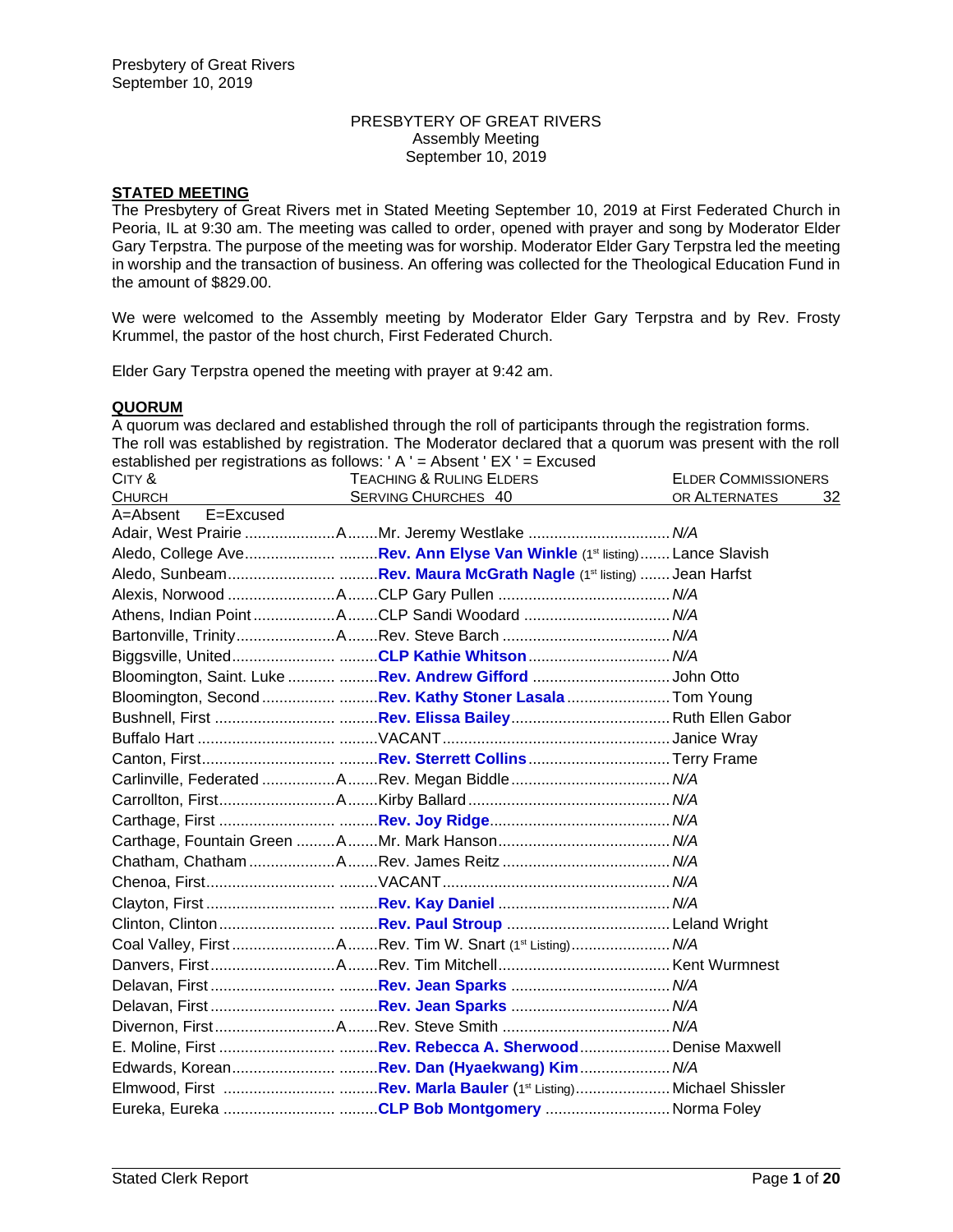|  | Jacksonville, FirstRev. Jonathan Warren  Dave Truesdale               |              |
|--|-----------------------------------------------------------------------|--------------|
|  |                                                                       |              |
|  |                                                                       |              |
|  |                                                                       |              |
|  |                                                                       |              |
|  |                                                                       |              |
|  |                                                                       |              |
|  | Macomb, Scotland TrinityARev. Gary Elg (2 <sup>nd</sup> Listing)  N/A |              |
|  | Mason City, UnitedEX Rev. Charlotte Poetschner N/A                    |              |
|  | Media, Community ACLP Amy Booker Hirsch  N/A                          |              |
|  |                                                                       |              |
|  |                                                                       |              |
|  |                                                                       |              |
|  |                                                                       |              |
|  |                                                                       |              |
|  | Mt. Sterling, Mt. SterlingAMr. Richard Young  N/A                     |              |
|  |                                                                       |              |
|  |                                                                       |              |
|  |                                                                       |              |
|  |                                                                       |              |
|  | Normal, New Covenant EX Rev. Robert W. Ryder  N/A                     |              |
|  | Normal, New CovenantEX Rev. Susan M. Ryder  N/A                       |              |
|  |                                                                       |              |
|  |                                                                       |              |
|  |                                                                       |              |
|  |                                                                       |              |
|  |                                                                       |              |
|  |                                                                       | Mary Jo Mays |
|  |                                                                       |              |
|  |                                                                       |              |
|  |                                                                       |              |
|  | Pleasant Plains, Farmingdale   Rev. Lonna Chang-Ren Lee  N/A          |              |
|  |                                                                       |              |
|  |                                                                       |              |
|  |                                                                       |              |
|  |                                                                       |              |
|  |                                                                       |              |
|  | Rock Island, Good Shepard  Rev. James Benson James Bertelsen          |              |
|  | Rock Island, South ParkARev. Blake Severson N/A                       |              |
|  |                                                                       |              |
|  |                                                                       |              |
|  |                                                                       |              |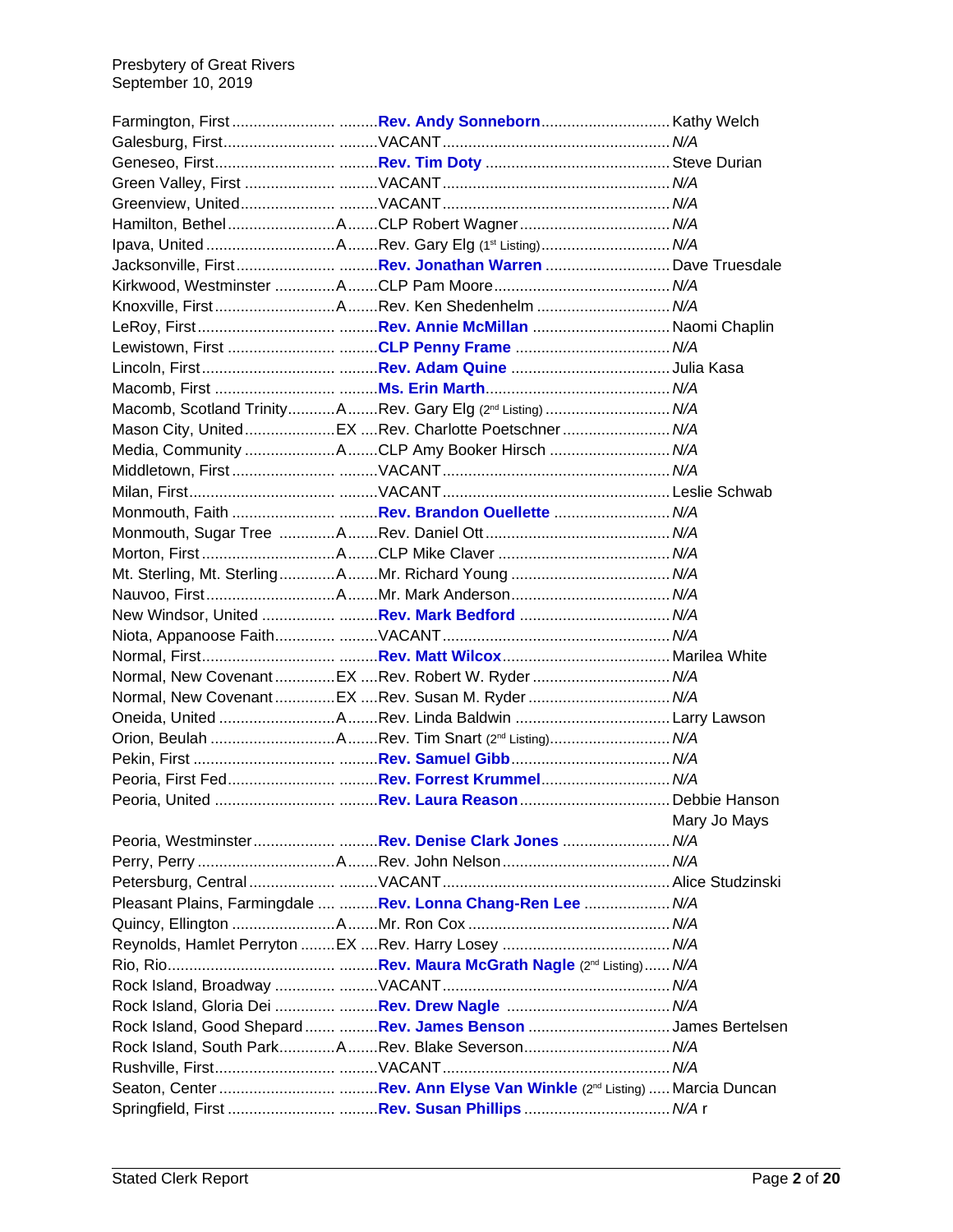Presbytery of Great Rivers September 10, 2019

|                                                       | Springfield, HopeARev. Charles S. Goodman LaCleta Hale                                      |           |
|-------------------------------------------------------|---------------------------------------------------------------------------------------------|-----------|
|                                                       |                                                                                             |           |
|                                                       |                                                                                             |           |
|                                                       |                                                                                             |           |
|                                                       |                                                                                             |           |
|                                                       |                                                                                             |           |
|                                                       | Springfield, Westminster  Rev. Christian Choi  Alan Wallace                                 |           |
|                                                       |                                                                                             |           |
|                                                       |                                                                                             |           |
|                                                       |                                                                                             |           |
|                                                       |                                                                                             |           |
|                                                       |                                                                                             |           |
|                                                       |                                                                                             |           |
|                                                       |                                                                                             |           |
|                                                       | Washington, Washington  Rev. Linda Philabaun  Bill Strawbridge                              |           |
|                                                       |                                                                                             |           |
|                                                       | Woodhull, United……………………………Rev. Cheyanna Losey…………………………                      M/A           |           |
|                                                       |                                                                                             |           |
|                                                       |                                                                                             |           |
|                                                       | <u>VALIDATED, AT LARGE, HONORABLY RETIRED, MINISTERS PRESENT .</u>                          | TOTAL: 08 |
| Rev. Beth Hamilton, VM                                | Rev. Jessida Hawkinson, VM                                                                  |           |
| Rev. Teri Ott, VM                                     | Rev. Jennifer Sakata, M@L                                                                   |           |
| Rev. Gerald Boutelle, HR                              | Rev. Cheryl Lunday, HR                                                                      |           |
| Rev. Richard Johnson, HR                              | Rev. Kathy Mitchell, HR                                                                     |           |
|                                                       | ADMINISTRATION & VISIONING TEAM MEMBERS, COMMITTEE CHAIRS                                   | TOTAL: 04 |
| (Not Listed Elsewhere - voting members of Presbytery) |                                                                                             |           |
| Rev. Joyce Chamberlin                                 | Julio Garcia                                                                                |           |
| <b>Bill Harfst</b>                                    | <b>Craig Mousty</b>                                                                         |           |
|                                                       | MODERATOR / MODERATOR ELECT OR PRIOR MODERATOR                                              | TOTAL: 03 |
| (Not Listed Elsewhere - voting members of Presbytery) |                                                                                             |           |
| Gary Terpstra                                         |                                                                                             |           |
| <b>Gary Davis</b><br>Mike Orr                         |                                                                                             |           |
|                                                       |                                                                                             |           |
| Ken Green, Board of Pensions                          | OTHERS PRESENT - Pby committee members/corresponding members (voice without vote)           | TOTAL: 02 |
| Merle Fox-COM                                         |                                                                                             |           |
|                                                       | <b>OTHERS PRESENT - Ruling Elders, Visitors, Inquirers/Candidates (without voice/vote):</b> | TOTAL: 05 |
| Dan Colvin                                            | Carolyn Garcia                                                                              |           |
| Stephanie McCullough                                  | Mike Paddock                                                                                |           |
| Mag Paddock                                           |                                                                                             |           |
| PRESBYTERY STAFF                                      |                                                                                             | TOTAL: 03 |
| Rev. Ryan Landino                                     |                                                                                             |           |
| Sabrina McGrath                                       |                                                                                             |           |
| Patti Parrish                                         |                                                                                             |           |
| <u>TOTAL ATTENDANCE</u>                               |                                                                                             | 97        |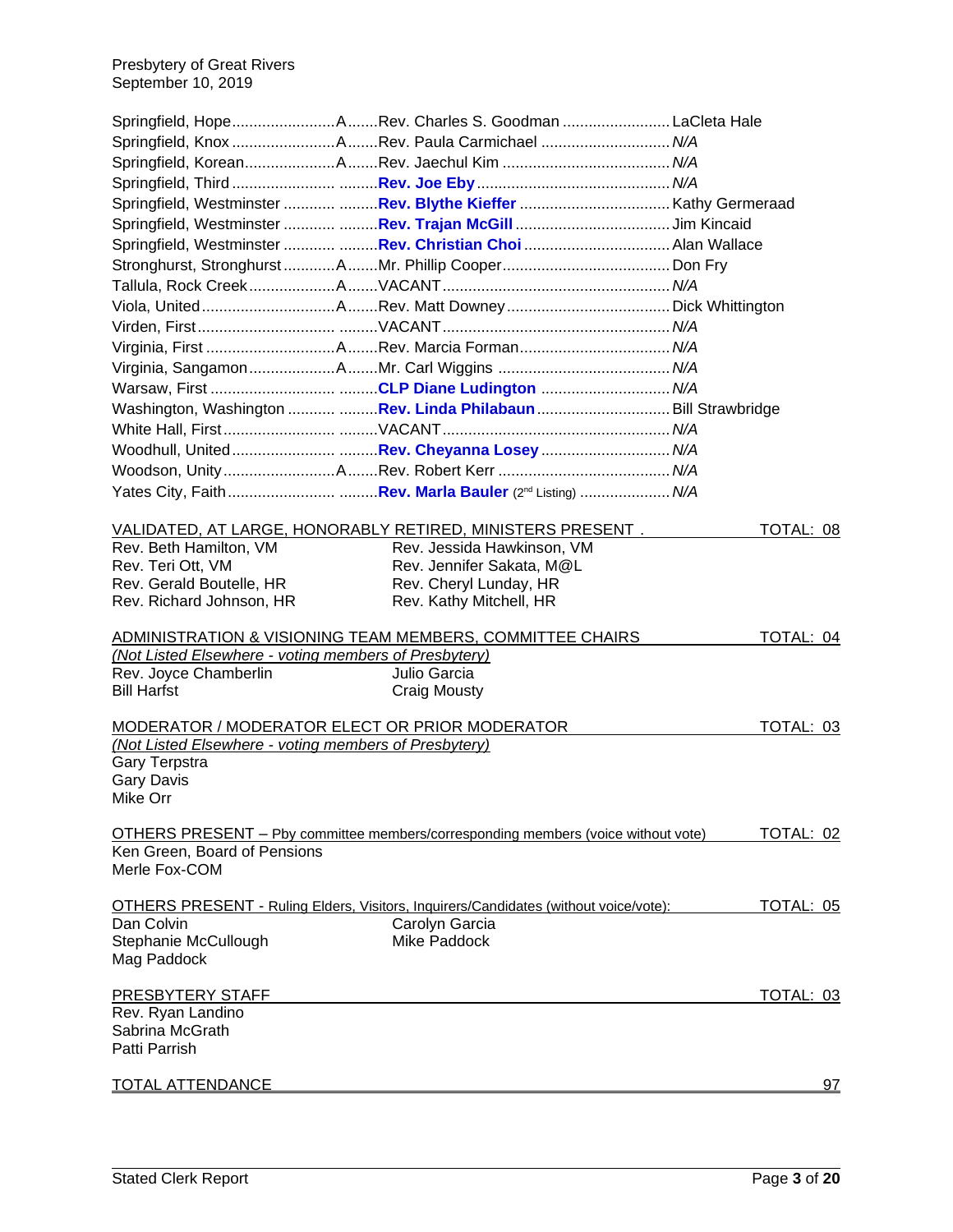### **INTRODUCTIONS**

Introduction of new Minister Members of the Presbytery. Koren Presbyterian Church pastor, Rev. Hyaekwong Kim who will be received into the presbytery soon.

#### **CORRESPONDING MEMBERS**

The Presbytery voted to seat. corresponding member Rev. Ken Green, Board of Pensions Representative

Introduction of new Ruling Elder Commissioners. New commissioners were introduced from their tables.

The Docket was adopted with the following change:

Report of the Cooksville Commission will be moved to immediately before the Visioning Team

#### **OMNIBUS MOTION**

MSA to approve the omnibus motion that included the Stated Clerk's report (Appendix H) and the Leadership Team report.

**MSA** that all written reports be entered into the permanent minutes.

#### **BOARD OF PENSIONS REPORT**

Rev. Ken Green, Representative from the Board of Pensions reported that

- In the last year the board eliminated vacancy dues.
- If you are on the board's plan receiving pensions, the pension increased.
- The board is now covering 25% more church workers in the last three years than previous years.
- The board is seeking churches to be the best employers they can be and asked churches turn in the employer agreements.
- There will be an event sponsored by the Board of Pensions at United Presbyterian Church in Peoria September 11 at 6 pm.
- Retirees: Dental care: providing grants for seniors needing assistance in getting dental insurance as well as in need of hearing aids.

# **ADMIN TEAM REPORT (Appendix A)**

Presented by Elder Julio Garcia, Chair

- MA Green Valley to proceed on selling their church if the way be made clear.
- MA Galesburg, First to proceed with selling their manse if the way be made clear.
- MA Farmingdale to proceed with the sale of their Church Manse as the way has been made clear.
- Amend the by-laws: FIRST READING: Article-VIII, Section 6, a. #2: Change to: Administrative Team Approve or disapprove requests from local churches dealing with loans, purchases of property and sales and then report to the Presbytery.

#### **NOMINATING COMMITTEE REPORT (Appendix B)**

Presented by Rev. Annie McMillian, chair and Rev. Dick Johnson

MA the following slate: (There were no additional nominations from the floor) COM: Rev. Drew Nagle: 1<sup>st</sup> term ending December 2021

COM: Rev. Andy Sonneborn: 1st term ending December 2021

CPM: Rev. Tim Doty: 1<sup>st</sup> term ending December 2021

Visioning: Rev. Blake Severson: 1<sup>st</sup> term ending December 2020

- Rev. Dick Johnson spoke about the needs for volunteerism in the Presbytery and how we are all called to be a part of something larger.

# **LEAD PRESBYTERY FOR TRANSFORMATION REPORT (Appendix C)**

Presented by Rev. Ryan Landino, LPT

Rev. Ryan gave his one-year report on all he has been doing. He has learned about all of the different churches. He has appreciated the time of getting to know the Presbytery. Ryan spoke about God's love that he has experienced and presented a slide show.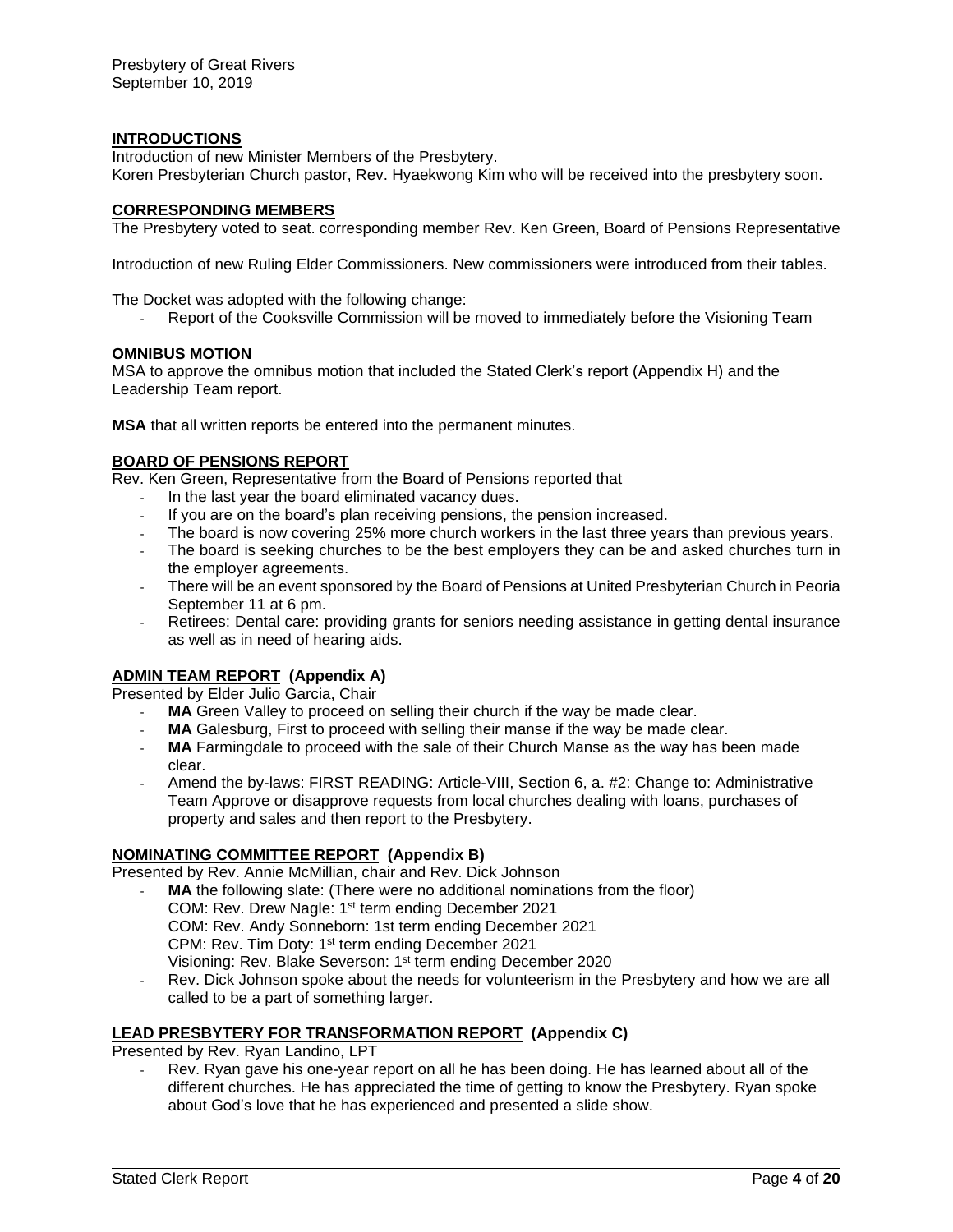### **ANNOUNCEMENTS**

- Rev. Dr. Kathy Stoner-Lasala: September 18 at 7 pm Sojourner Truth Event
- Janice speaking on behalf of the Illinois Presbyterian Home.
- Rev. Matt Wilcox: The offering will be going toward the Theological Education Fund that the Presbytery sponsor. This is for those who are going to seminary and those heading towards the CLP process.
- Rev. Mark Bedford: New Windsor will be celebrating their 100<sup>th</sup> anniversary and all are invited. (RSVP for lunch)
- Bob Montgomery: Two PCUSA mission workers are coming to the church to speak and all are invited.
- Elder Kent Wurmnest: Danvers is celebrating their 190 anniversary, and all are invited to the festivities.
- Liz Perraud of GenOn ministries in the Baltimore Presbytery: Spoke of the mission of being intergenerational.
- Rev. Joy Ridge: First, Carthage is having Praise and Pie on September 27.
- Rev. Susan Phillip: Hosting the Hands and Feet Clinic. They also have a group headed to Cuba and of course need prayer.
- Rev. Ken Green: BoP event the following day. RSVP for dinner.
- Rev. Drew Nagle: Spoke to the BoP event.
- Rev. Dr. Cheyanna Losey: September 29, Woodhull will be celebrating 50 years of being a congregation.
- Sue Sawers is having knee surgery this morning.

# **COMMITTEE ON THE PREPARATION FOR MINISTRY**

Presented by Rev. Matt Wilcox, chair

The committee is still needing a ruling elder to be an exam reader.

#### **COMMITTEE ON MINISTRY REPORT (Appendix D)**

Presented by CLP Kathie Whitson, chair

- MA the Presbytery of Great Rivers maintain the current minimum effective salaries for 2020. MS substitute motion to raise the minimum effective salaries for 2020 by 3%. The motion failed by hands vote. 11-53 MSA subsidiary motion to refer back to COM. The motion failed by voice vote.
- **MA** the Presbytery of Great Rivers appoint a three-person task force to help First Presbyterian Church of Green Valley to discern their future.
- MA the Presbytery of Great Rivers appoint Elder Joy Meyers as Educator Certification Advisor for Karen Sherrick.
- MS Hyaekwong Kim be received into the membership of this Presbytery from the Korean Presbyterian Church (South Korea). MSA subsidiary motion to refer back to COM

**ADMIN TEAM REPORT (Appendix E)** Elder Bill Strawbridge, Treasurer presented the report.

- Elder Bill Strawbridge spoke to the 5-year extended plan for the Presbytery's finances

- MA the adoption of the 2020 Presbytery Operating Budget as presented from the Administration Team. There was no discussion or changes.
- **MA** to distribute Ebersolt Funds as presented for 2019: Indian Point United Presbyterian Church, Athens - \$2,318.79 United Presbyterian Church, Greenview - \$2,318.79 Central Presbyterian Church, Petersburg - \$2,318.79 Rock Creek Presbyterian Church, Tallula - \$2,318.79 Total Funds Available for Distribution - \$9,275.16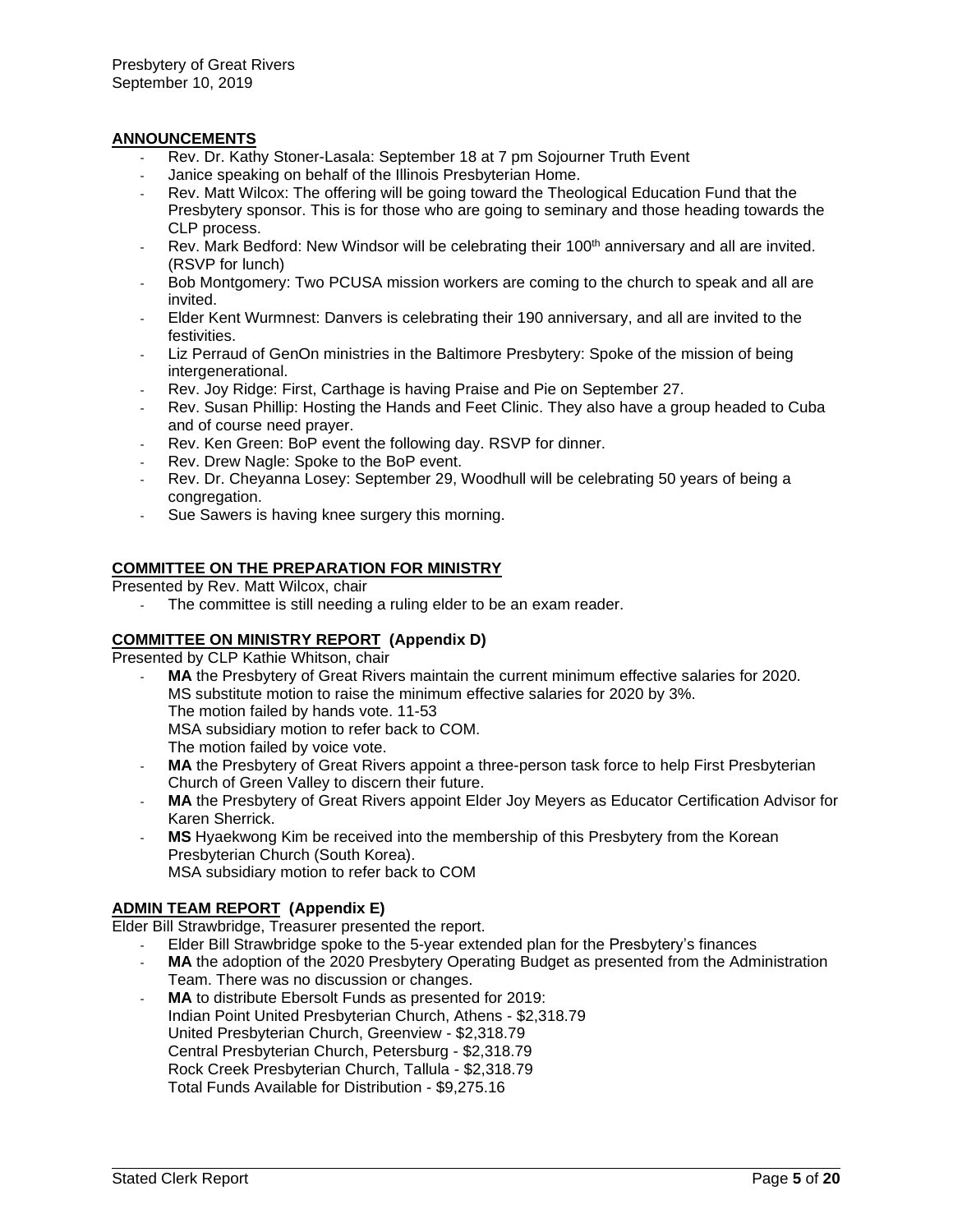**MSA** to appoint Rev. Dr. Cheyanna Losey secretary pro tem and Rev. Drew Nagle parliamentarian pro tem after Stated Clerk Rev. Elissa Bailey needed to leave.

# **LEADERSHIP TEAM REPORT (Appendix F)**

- The Leadership Team presented a 10-minute active involving conversation that started with "I think… I feel… I am" based on the completion of the financial situation.
- Report from the Cooksville Administration Commission presented by Rev. Drew Nagle. Deferred to the November meeting

#### **VISIONING TEAM REPORT (Appendix G)**

Presented by Rev. Jonathan Warren, Chair

- Grants Awarded:
	- Bucks for Blessings:
	- \$1,000 to Knox, Springfield for sewing supplies and fabric for the Women's Mission
	- \$1,000 to St. Luke Union, Bloomington for a combined Vacation Bible School.
- The visioning team requested the 2020 Budget designate 10% (tithe) of our budget toward traditional vision grants (missions) and to designate 5% of our budget toward new/experimental/transformative missional opportunities.
- Presbytery-Wide Mission Trip to the Florida Panhandle, October 12-17. Second, Bloomington is organizing this trip and we want as many people in our Presbytery to participate as possible (scholarships are available)! Please pray for the Mission Team.
- Mark Bedford spoke about his sabbatical
- Jonathan asked for advice for the visioning team as they look into the future.

**MSA** to nominate Rev. Christian Choi to COM, first term ending December 2020. There were no additional nominations from the floor.

Moderator Elder Gary Terpstra closed the meeting with a blessing and prayer. The assembly adjourned at 3:53 pm and was declared adjourned.

The next Stated Presbytery Assembly meeting will take place on Saturday, November 9, 2019 at Illinois College, Jacksonville, IL.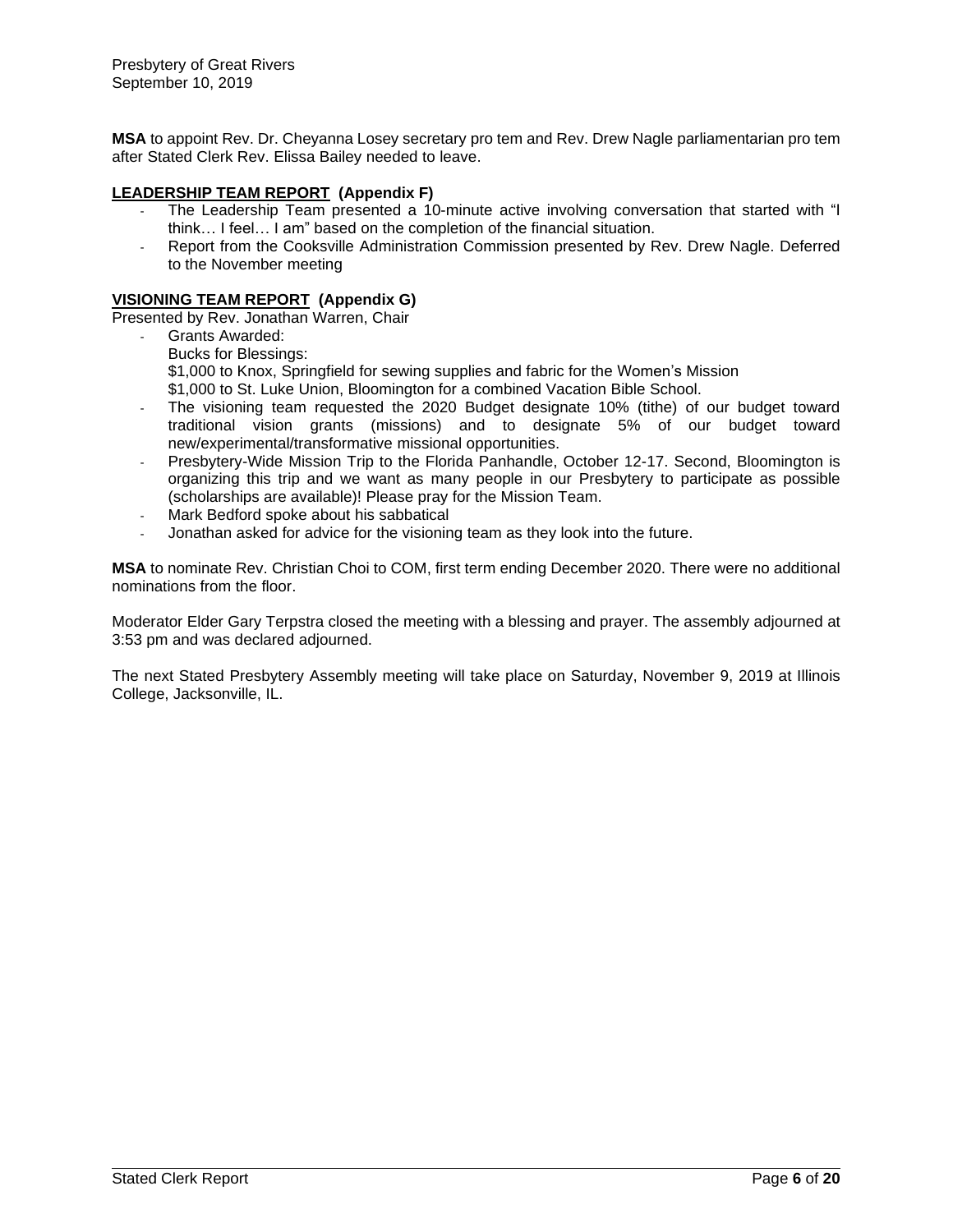# **Appendix A**

# Administrative Team Report

During the last few months the Admin Team and its finance sub-committee has met numerous times some which have been outside its normal schedule meeting dates to deal with the 2020 operating budget and the consequences of the 5-year forecast funds and budgets. It also has worked with the Leadership Team on how to present to Assembly some of the options on how we all move forward finically. It also has dealt with 7 real-estate issues.

Admin Team Chair Julio Garcia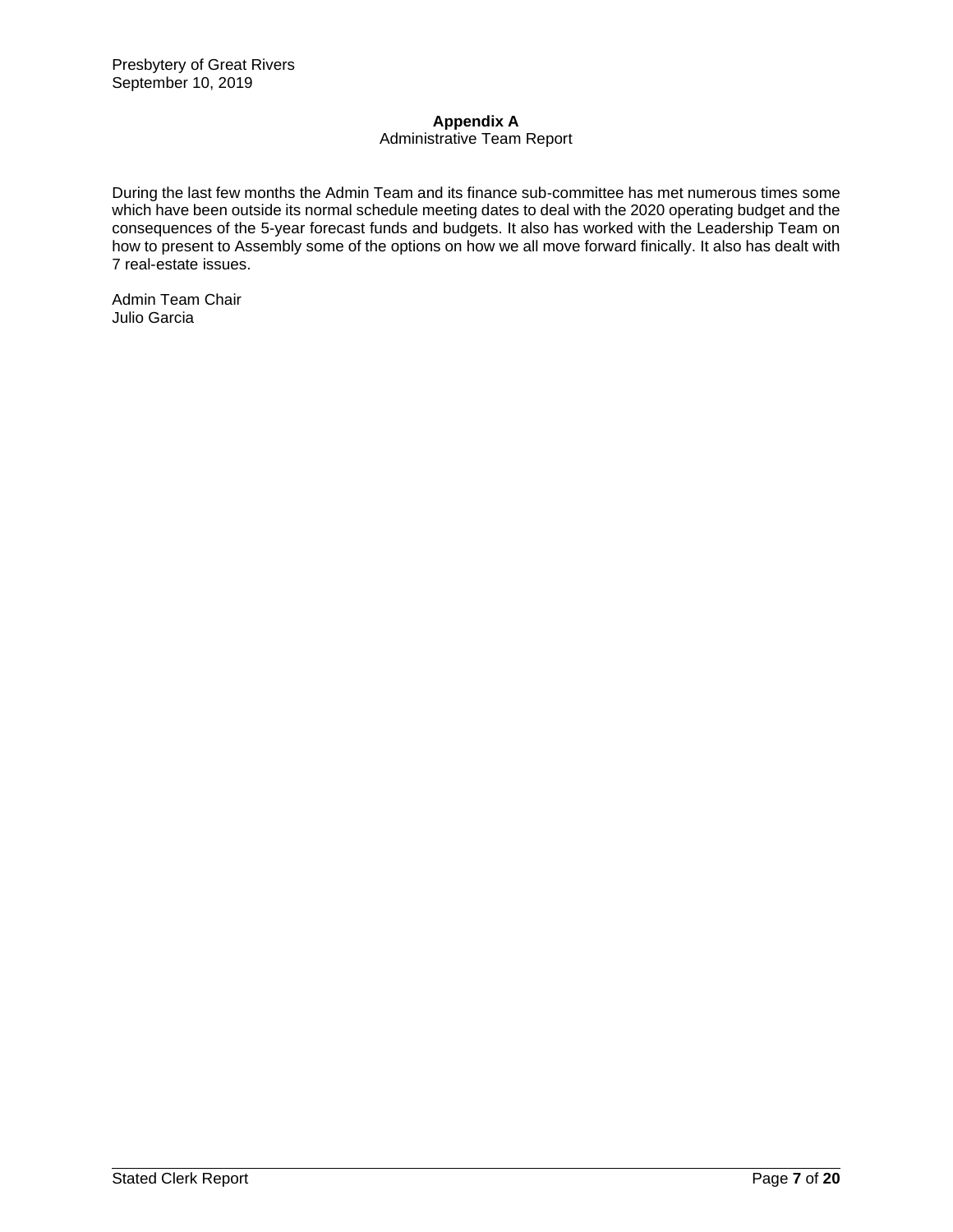# **Appendix B**

#### Nominating Committee Report

A few volunteers came forward after our last assembly meeting; therefore, the NC moves the following slate to start immediately:

- COM- Rev. Drew Nagle & Rev. Andy Sonneborn for terms ending December 2021
- CPM- Rev. Tim Doty for a term ending December 2021
- Visioning- Rev. Blake Severson for a term ending December 2020

The Nominating Committee is working hard to find nominees for the openings for the coming year. We do need your help though. In addition to the following, we are also looking for a female RE for the next Vice-Moderator a RE and an MWS for Commissioners to General Assembly in 2020, a Young Adult Advisory Delegate for General Assembly, and alternates. If you are interested in serving or have a recommendation, please let me know.

Administration Team

• 2 RE and 2 MWS to finish out first term December of 2022

#### COM

• 3 RE and 2 MWS to finish out first term December of 2022 We are especially looking for those who are willing to go to edges of presbytery

#### CPM

- 1 RE and 1 MWS to finish out first term December of 2022
- 1 RE to finish out term December of 2021
- 1 MWS to finish out term December of 2020

#### Visioning

- 1 RE and 1 MWS to finish out first term December of 2022
- 2 RE to finish out term December of 2021

RE = Ruling Elder

MWS/TE = Minister of Word and Sacrament/Teaching Elder

Thank you for your help as we work to nominate those who will be committed to working with each committee.

Yours in Christ, Annie McMillan, Chair [rev.annie.mcmillan@gmail.com](mailto:rev.annie.mcmillan@gmail.com)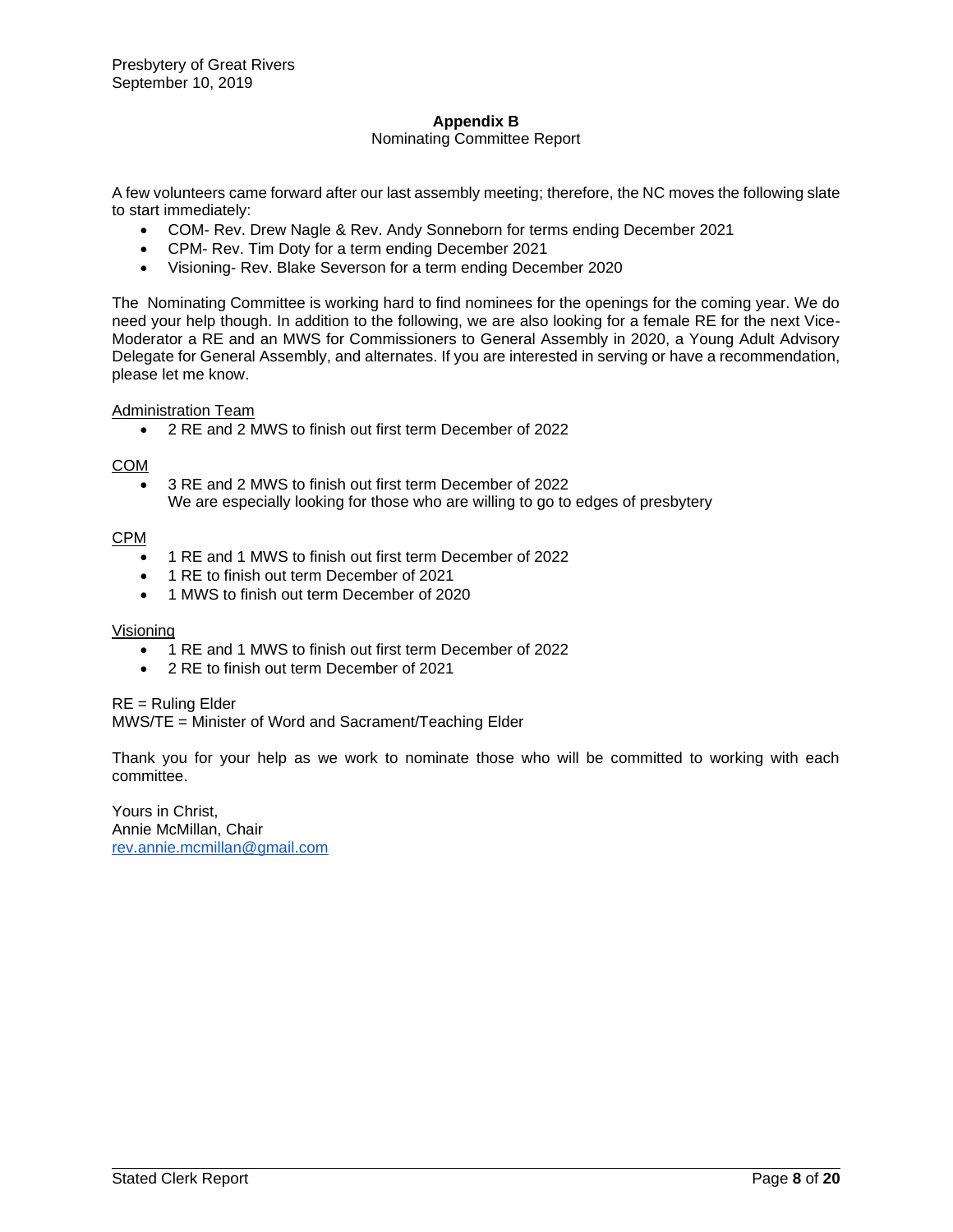# **Appendix C**

# Lead Presbyter for Transformation Report

It has been one full year since I first began this adventure as your Lead Presbyter for Transformation, which has led me to reflect on the many transformations, large and small, that we have fostered together. Some were sparked by clear vision and leadership, others were products of a system seeking permission to evolve organically.

One area of transformation I've been working through with the Committee on Ministry has to do with the process of connecting churches with transitional pastors (formerly called interims). Perhaps there was a time when the person in my position had something more closely resembling a list of names, a product of networking, available personnel, and deep institutional memory. The lack of readily available transitional pastors for all corners of the presbytery is yet another challenge of 21<sup>st</sup> century ministry. So, instead of churches turning to the presbytery and simply waiting for an interim candidate to appear, we have been developing a new approach where we can fast-track connection to transitional pastors beyond the boundaries of our presbytery, specifically through the CLC system, which yes, does host interims! More and more presbyters are trying this approach in response to difficulties all over the country connecting new interims to churches and interims to churches. We have a new process and we are still smoothing out the rough edges, but so far it is proving more effecting than desperately waiting. In the meantime, the presbytery is raising awareness for a fund designed to fully pay the room and single-room expense for transitional ministry training for any Great Rivers Ministers of Word and Sacrament (others upon Committee on Ministry approval). Hopefully this will help serve not only to foster the technical skills of transitional ministry work, but also to recognize the reality that we are all in some form of transition, and need to learn new tools along the way.

New approaches to tackling unforeseen challenges is an immediate growing area all over our presbytery, and so we have been having intentional conversations at the different committees about the importance of telling the difference between adaptive and technical change. In short, technical challenges have clear problems and clear solutions—adaptive change are complex challenges that need new ways of thinking and operating. We are a church accustomed to solving technical challenges that needs to shift to responding adaptively. I have likened 21st century ministry to building a plane while flying it. A central question is, how do we face a challenge when we not only do have the correct tool in our toolkit, but that tool hasn't been invented yet! We need to learn new tools and skills, reconsider what we quantify as resources, and look to new partners we perhaps never considered partnering with.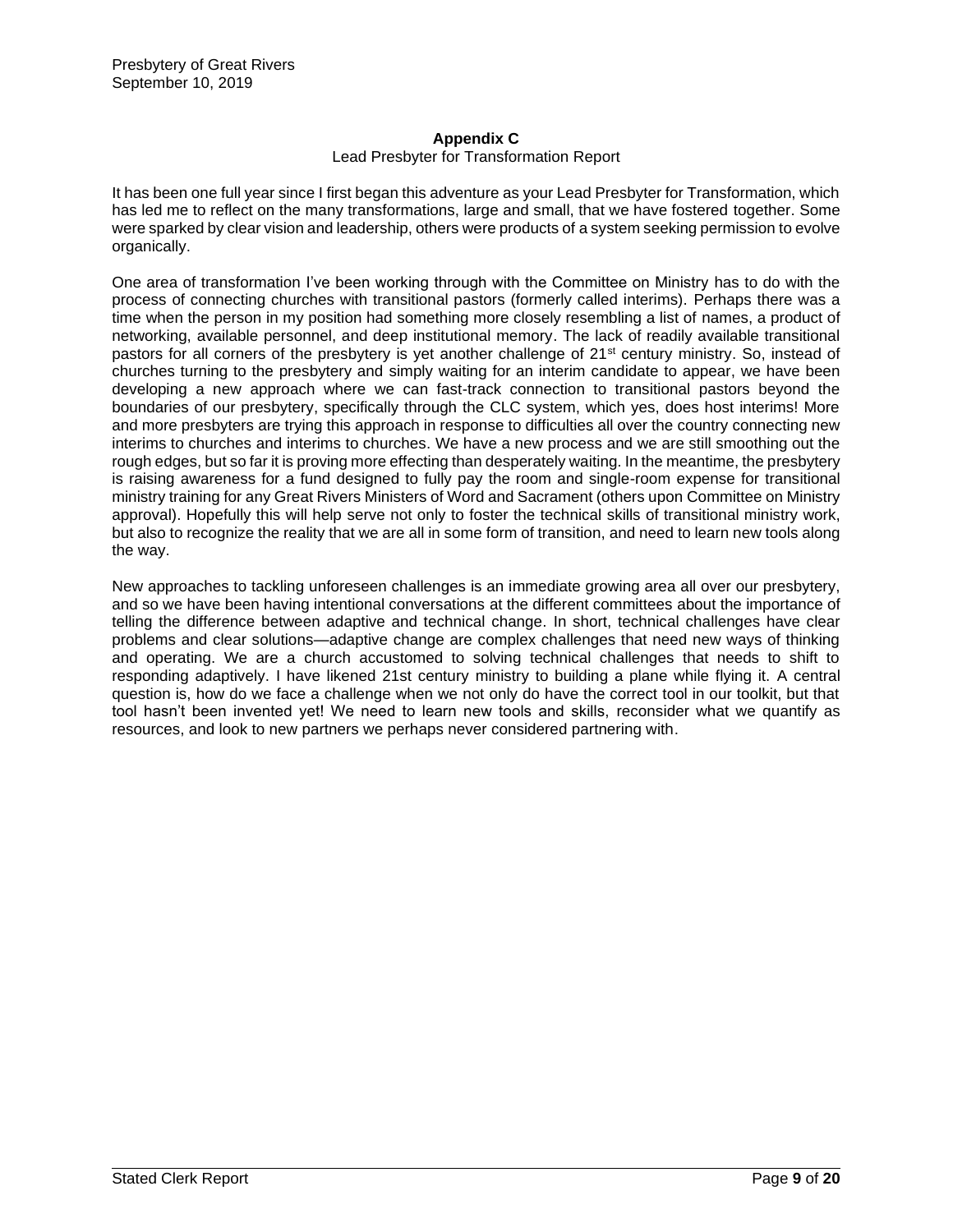# **Appendix D**

#### Committee on Ministry Report

COM continues to work diligently with partner churches despite many taking summer vacations. A much smaller group of people over the summer were available to minister to the needs of many churches in transition but overall needs and expectations were met. Thank you to those working to assist our churches and thank you to the sessions for their patience and understanding during the summer.

At the June meeting it was announced by Rev Shawn Smith that he would be stepping down as chair due to accepting a call in Florida. The committee is grateful for his time and service with Great Rivers Presbytery and our prayer and blessings go with him.

Vice Chair Elder Kathie Whitson conducted the second half of the June meeting and took up the duties of COM Chair from that meeting forward.

During the past 3 months COM has

- worked with 30+ churches in transition
- approved 12 contracts/terms of calls
- become more focused on a time of worship together.
- COM members attended the installation of Rev Joy Ridge to First United Presbyterian Church of **Carthage**
- Discussion has continued as to how best to assist smaller churches be accommodated for the serving of the sacraments. This will remain the focus over the upcoming months as well
- Shared in fellowship over a potluck lunch at the August meeting

This report is respectfully submitted by

Elder Kathie Whitson COM Chair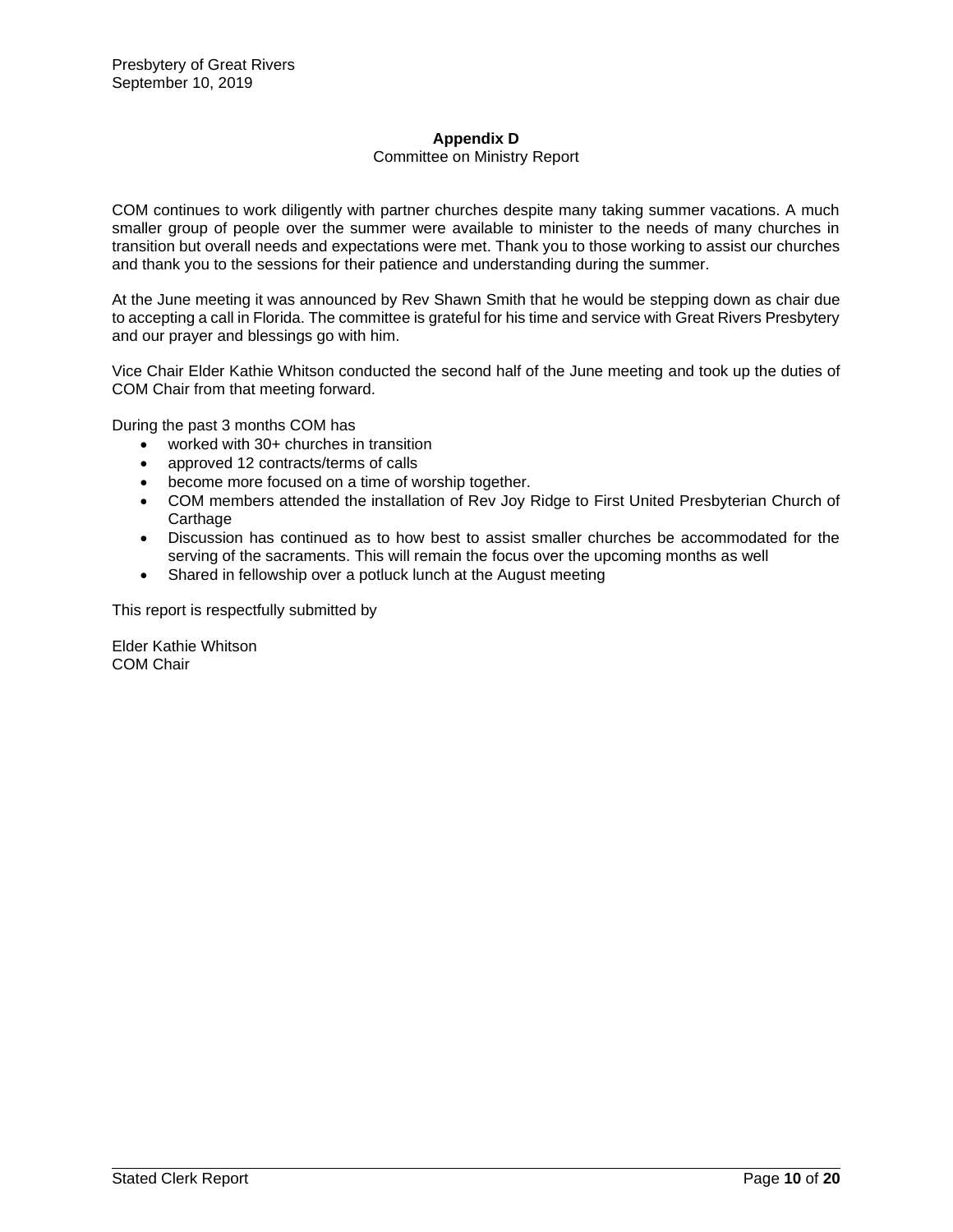# **Appendix E** Financials

| Presbytery of Great Rivers: 2020 Budget |               |                 |                   |                      |  |  |
|-----------------------------------------|---------------|-----------------|-------------------|----------------------|--|--|
|                                         | <b>Actual</b> | <b>Budget</b>   | <b>Budget</b>     | Change               |  |  |
|                                         | 2018          | 2019            | 2020              |                      |  |  |
| <b>Receipts</b>                         |               |                 |                   |                      |  |  |
| Presbytery Per Capita                   | \$204,358     | \$215,737       | \$192,390         | \$ (23, 347)         |  |  |
| Interest Income                         | 758           |                 | 2,800             | 2,800                |  |  |
| Mission                                 | 82,550        | 75,000          | 75,850            | 850                  |  |  |
| Dividends & Unrealized Gain (Loss)      | (59, 878)     | 30,000          | 29,800            | (200)                |  |  |
| <b>Trust Clause Payments</b>            | 12,216        | 12,200          | 12,200            |                      |  |  |
| <b>TOTAL Budgeted RECEIPTS</b>          | \$240,004     | \$332,937       | \$313,040         | \$ (19,897)          |  |  |
| Presbytery Per Capita                   | \$20.46       | \$21.46         | \$21.46           |                      |  |  |
| Synod of Lincoln Trails Per Capita      | 3.81          | 3.81            | 3.81              |                      |  |  |
| General Assembly Per Capita             | 7.73          | 8.95            | $\frac{1}{$}8.95$ |                      |  |  |
|                                         | \$32.00       | $\sqrt{$34.22}$ | $\sqrt{34.22}$    | $\overline{\bullet}$ |  |  |
| <b>Expenses</b>                         |               |                 |                   |                      |  |  |
| <b>Presbytery Office</b>                |               |                 |                   |                      |  |  |
| <b>Workers Compensation</b>             | \$917         | \$1,200         | 700               | (500)                |  |  |
| Rent                                    | 17,697        | 17,500          | 18,446            | 946                  |  |  |
| <b>Utilities</b>                        | 2,048         | 2,500           |                   | (2,500)              |  |  |
| Maintenance                             | 942           | 1,500           |                   | (1,500)              |  |  |
| Telephone/All Communications            | 3,629         | 3,500           | 6,200             | 2,700                |  |  |
| <b>Service Agreements</b>               | 6,406         | 8,600           | 6,200             | (2,400)              |  |  |
| Internet and Web Page                   | 1,438         | 1,500           |                   | (1,500)              |  |  |
| Postage                                 | 1,600         | 1,500           | 1,700             | 200                  |  |  |
| <b>Office Supplies</b>                  | 3,436         | 3,500           | 3,000             | (500)                |  |  |
| Gifts and Celebrations                  | 134           | 500             | 250               | (250)                |  |  |
| Equipment Purchase/Replacement          |               | 1,000           | 500               | (500)                |  |  |
| Depreciation                            | 5,253         | 2,000           | 3,000             | 1,000                |  |  |
| <b>Bank Fees &amp; Interest</b>         | 782           | 200             | 200               |                      |  |  |
| <b>Church Closing Expenses</b>          | 155           |                 |                   |                      |  |  |
| Total                                   | \$44,437      | \$45,000        | \$40,196          | \$ (4,804)           |  |  |
|                                         |               |                 |                   |                      |  |  |
| <b>Meeting Expenses</b>                 |               |                 |                   |                      |  |  |
| Transportation                          | \$1,014       | \$1,500         | 1,000             | (500)                |  |  |
| Meals                                   | 3,462         | 3,400           | 1,800             | (1,600)              |  |  |
| Lodging                                 |               |                 |                   |                      |  |  |
| Miscellaneous                           | 1,669         | 500             | 500               |                      |  |  |
| Total                                   | \$6,145       | \$5,400         | \$3,300           | \$ (2,100)           |  |  |
|                                         |               |                 |                   |                      |  |  |
| <b>Administration Expenses</b>          |               |                 |                   |                      |  |  |
| <b>Audit Fee</b>                        | \$6,750       | \$7,150         | \$7,350           | 200                  |  |  |
| Payroll service                         |               | 1,600           | 1,450             | (150)                |  |  |
| Insurance and Bonds                     | 2,975         | 3,500           | 3,100             | (400)                |  |  |
| Assembly (PGR)                          | 5,107         | 4,000           | 2,200             | (1,800)              |  |  |
| <b>Moderator Training</b>               | 625           | 1,000           | 1,250             | 250                  |  |  |
| Presbyter Search                        | 8,008         |                 |                   |                      |  |  |
| Legal Fees/IC                           | 61            | 6,000           | 100               | (5,900)              |  |  |
| General Assembly (attendance)           | 3,557         |                 | 4,000             | 4,000                |  |  |
| Synod                                   | 1,977         |                 |                   |                      |  |  |
| <b>Unpaid Per Capita</b>                | 22,080        | 13,000          | 21,386            | 8,386                |  |  |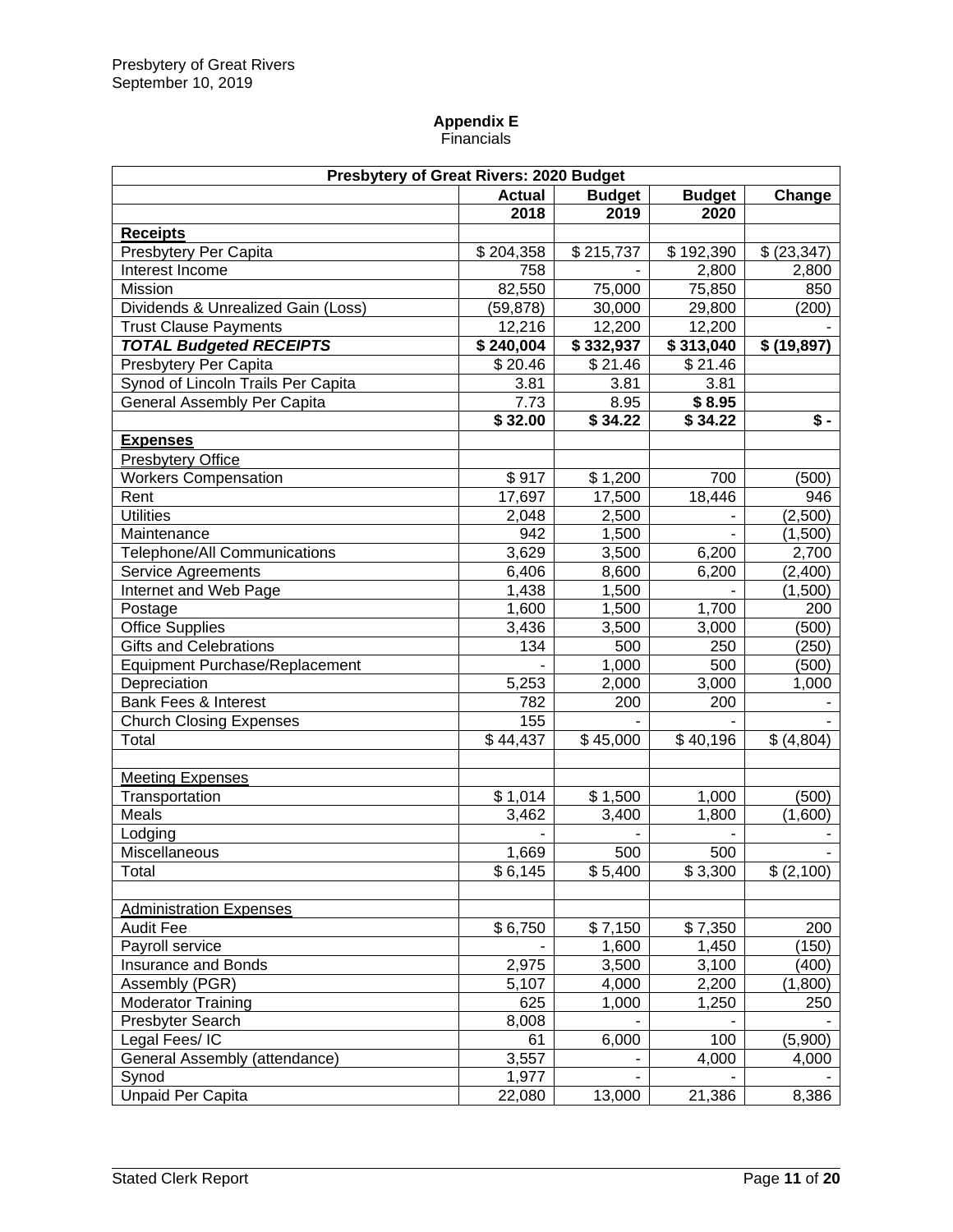| <b>Participation Fees</b>                         | 176                        |              |                |                   |
|---------------------------------------------------|----------------------------|--------------|----------------|-------------------|
| Total                                             | \$51,316                   | \$36,250     | \$40,836       | \$4,586           |
|                                                   |                            |              |                |                   |
| <b>Mission Programs</b>                           |                            |              |                |                   |
| Illinois Conference of Churches                   | \$500                      | \$500        | \$500          |                   |
| <b>Clergy/CLP Continuing Education Grants</b>     |                            | 5,000        | 5,000          |                   |
| <b>Pastoral Care</b>                              |                            | 1,500        | 500            | (1,000)           |
| Pastoral Compassion Fund                          | $\overline{a}$             |              | 500            | 500               |
| <b>Presbytery Events</b>                          | 324                        | 2,000        | 1,000          | (1,000)           |
| <b>Presbytery Visioning</b>                       | 19,353                     | 70,000       | 59,000         | (11,000)          |
| Misc                                              |                            |              |                |                   |
| Total                                             | \$20,177                   | \$79,000     | \$66,500       | \$(12,500)        |
|                                                   |                            |              |                |                   |
| <b>Committee on Ministry</b>                      |                            |              |                |                   |
| Training                                          | \$167                      | \$1,500      | \$1,500        |                   |
| <b>Clergy Background Checks &amp; Evaluations</b> | 872                        | 1,700        | 1,700          |                   |
| Crisis/Conflict/Counseling                        | 600                        | 8,000        | 5,000          | (3,000)           |
| Misc                                              | 1,366                      | 1,000        | 1,000          |                   |
| Leaderwise                                        |                            |              | 4,500          | 4,500             |
| Total                                             | \$3,005                    | \$12,200     | \$13,700       | \$1,500           |
|                                                   |                            |              |                |                   |
| Committee on Preparation for Ministry             |                            |              |                |                   |
| Program Expense                                   | $\sqrt[6]{\cdot}$          | \$500        | \$500          |                   |
| Total                                             | $\overline{\mathcal{S}}$ - | \$500        | \$500          | $\sqrt[6]{\cdot}$ |
|                                                   |                            |              |                |                   |
| Personnel                                         |                            |              |                |                   |
| Executive Presbyter Salary, Benefits and          | \$48,529                   | \$120,155    | \$119,155      | (1,000)           |
| Expenses                                          |                            |              |                |                   |
| <b>Bridge Presbyter</b>                           | 32,205                     |              | $\blacksquare$ |                   |
| Stated Clerk Salary, Benefits and Expenses        | 18,234                     | 13,150       | 16,150         | 3,000             |
| Senior Administrative Assistant Salary,           | 59,707                     | 61,893       | 63,072         | 1,179             |
| <b>Benefits and Expenses</b>                      |                            |              |                |                   |
| Bookkeeper                                        | 39,984                     | 10,400       | 20,800         | 10,400            |
| <b>CLP Coordinator</b>                            | \$8,521                    | \$8,180      | \$8,180        |                   |
| Total                                             | \$207,179                  | \$213,778    | \$227,357      | \$13,579          |
|                                                   |                            |              |                |                   |
| <b>TOTAL Budgeted EXPENSES</b>                    | \$332,259                  | \$392,128    | \$392,389      | $\bar{\$}$ 261    |
|                                                   |                            |              |                |                   |
| <b>Revenues in Excess of Expenses</b>             | \$ (92, 255)               | \$ (59, 191) | \$ (79, 349)   | \$ (20, 158)      |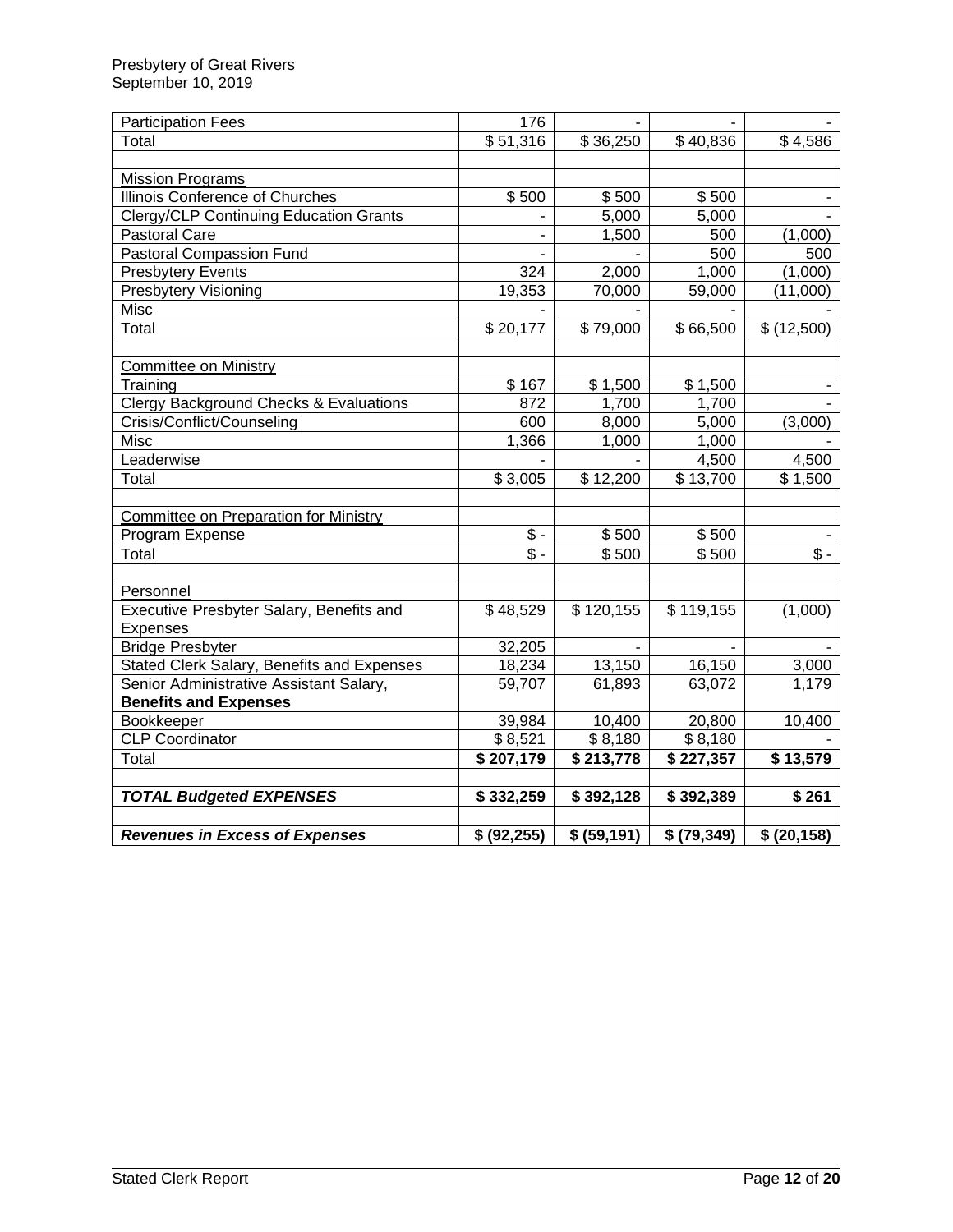# **PRESBYTERY OF GREAT RIVERS STATEMENT OF ASSETS, LIABILITIES, AND NET ASSETS - CASH BASIS CURRENT TO PRIOR YEAR COMPARATIVE**

**AS OF July 31, 2019**

|                                                  | July        | July      | Increase/    |
|--------------------------------------------------|-------------|-----------|--------------|
| Assets                                           | 2018        | 2019      | (Decrease)   |
| Cash                                             |             |           |              |
| Checking and Cash Management<br>Account          | \$202,105   | \$106,897 | \$ (95,208)  |
| Investments                                      | 800,523     | 718,489   | (82,035)     |
| CDs @ Busey Bank                                 |             | 150,000   | \$150,000    |
| Lease Deposit                                    | 2,499       |           | (2, 499)     |
| Mortgage Note Receivable                         | 4,669       |           | (4,669)      |
| Fixed Assets, Net of Accumulated<br>Depreciation | 7,066       | 5,045     | (2,022)      |
| <b>Total Assets</b>                              | \$1,016,861 | \$980,430 | \$ (36, 432) |
| <b>Liabilities and Net Assets</b>                |             |           |              |
| Liabilities                                      |             |           |              |
| Liabilities Payable                              | \$ (489)    | \$ (48)   | \$441        |
| <b>Pass Thru Liabilities</b>                     | 7,134       | 16,671    | 9,537        |
| <b>Total Liabilities</b>                         | \$6,645     | \$16,622  | \$9,978      |
| <b>Net Assets</b>                                |             |           |              |
| Unrestricted                                     | \$896,901   | \$849,663 | \$ (47,238)  |
| Designated                                       |             |           |              |
| Springfield Fifth Disposition                    | 7,657       |           | (7,657)      |
| Presbytery Leaders Support                       | 10,000      | 8,876     | (1, 124)     |
| <b>Presbyter Relocation</b>                      |             | 10,000    | 10,000       |
| <b>Total Designated</b>                          | \$17,657    | \$18,876  | \$1,219      |
| <b>Temporarily Restricted</b>                    |             |           |              |
| <b>Preparation for Ministry</b>                  | \$377       | \$3,369   | \$2,992      |
| Peacemaking                                      | 6,823       | 10,076    | 3,253        |
| <b>Synod Pastor Support Grants</b>               | 12,732      | 8,003     | (4, 729)     |
| Synod Transformation Grant                       | 71,458      | 70,604    | (855)        |
| <b>Ministers Temporary Disability</b>            | 4,269       | 3,110     | (1, 158)     |
| Hands & Feet Scholarships                        |             | 107       | 107          |
| <b>Total Temporarily</b><br>Restricted           | \$95,659    | \$95,268  | \$ (390)     |
| <b>Total Net Assets</b>                          | \$1,010,217 | \$963,807 | \$ (46, 409) |
| <b>Total Liabilities</b><br>and Net Assets       | \$1,016,861 | \$980,430 | \$ (36, 432) |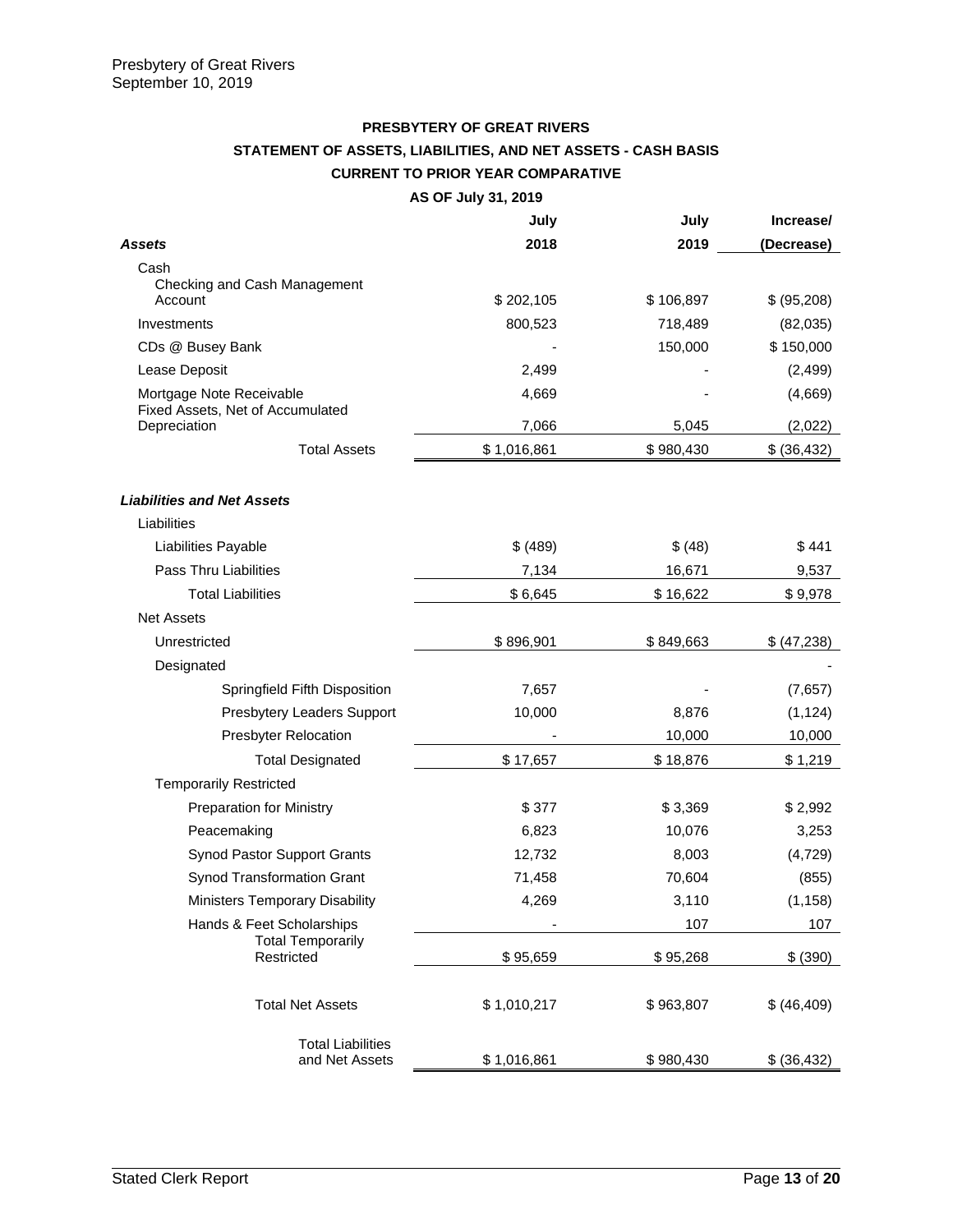# **PRESBYTERY OF GREAT RIVERS STATEMENT OF SUPPORT AND REVENUES AND EXPENSES - CASH BASIS ACTUAL TO BUDGET COMPARATIVE YEAR TO DATE July 31, 2019**

|                                                                              |                | Annual        | (Over)Under   | Percent of         |
|------------------------------------------------------------------------------|----------------|---------------|---------------|--------------------|
|                                                                              | Actual         | <b>Budget</b> | <b>Budget</b> | <b>Budget Used</b> |
| <b>Support and Revenue</b>                                                   |                |               |               |                    |
| <b>Budgeted</b>                                                              |                |               |               |                    |
| <b>Congregational Support</b>                                                |                |               |               |                    |
| Per Capita                                                                   | \$128,474      | \$215,737     | \$87,263      | 60%                |
| <b>Mission</b>                                                               | 37,233         | 75,000        | 37,767        | 50%                |
| <b>Trust Clause Payments</b>                                                 | 6,749          | 12,200        | 5,451         | 55%                |
| <b>Total Congregational</b><br>Support                                       | \$172,456      | \$302,937     | \$125,030     | 57%                |
| Investment Income<br><b>Total Budgeted</b>                                   | 78,352         | 30,000        | (48, 352)     | 261%               |
| Receipts                                                                     | \$250,808      | \$332,937     | \$76,677      | 75%                |
| Transfer to/from Designated<br>Funds                                         | 8,044.46       |               |               |                    |
| <b>Unbudgeted Receipts</b>                                                   |                |               |               |                    |
| <b>Preparation for Ministry Support</b>                                      | \$1,035        |               |               |                    |
| <b>Presbytery Peacemaking Support</b><br><b>Total Unbudgeted</b><br>Receipts | 309<br>\$1,344 |               |               |                    |
| <b>Total Support and</b><br>Revenue                                          | \$260,196      |               |               |                    |
| <b>Expenses</b>                                                              |                |               |               |                    |
| <b>Budgeted</b>                                                              |                |               |               |                    |
| Salaries, Benefits, Training & Taxes                                         |                |               |               |                    |
| General Presbyter                                                            | \$67,187       | \$120,155     | \$52,968      | 56%                |
| <b>Bridge Presbyter</b>                                                      |                | $$ -$         | $$ -$         |                    |
| <b>Stated Clerk</b>                                                          | 5,857          | 13,150        | 7,293         | 45%                |
| Senior Administrative Assistant                                              | 35,800         | 62,366        | 26,566        | 57%                |
| Accountant                                                                   | 12,445         | 15,000        | 2,555         | 83%                |
| <b>CLP Coordinator</b><br><b>Workers Compensation</b>                        | 4,458          | 8,180         | 3,722         | 55%                |
| Insurance<br><b>Total Salaries and Related</b>                               | 968            | 1,200         | 232           | 81%                |
| Expenses                                                                     | \$126,714      | \$220,051     | \$93,337      | 58%                |
| Presbytery Office                                                            |                |               |               |                    |
| Occupancy                                                                    | \$15,585       | \$21,500      | \$5,915       | 72%                |
| <b>Office Operations and Supplies</b><br><b>Total Presbytery Office</b>      | 13,511         | 20,300        | 6,789         | 67%                |
| Expenses                                                                     | \$29,096       | \$41,800      | \$12,704      | 70%                |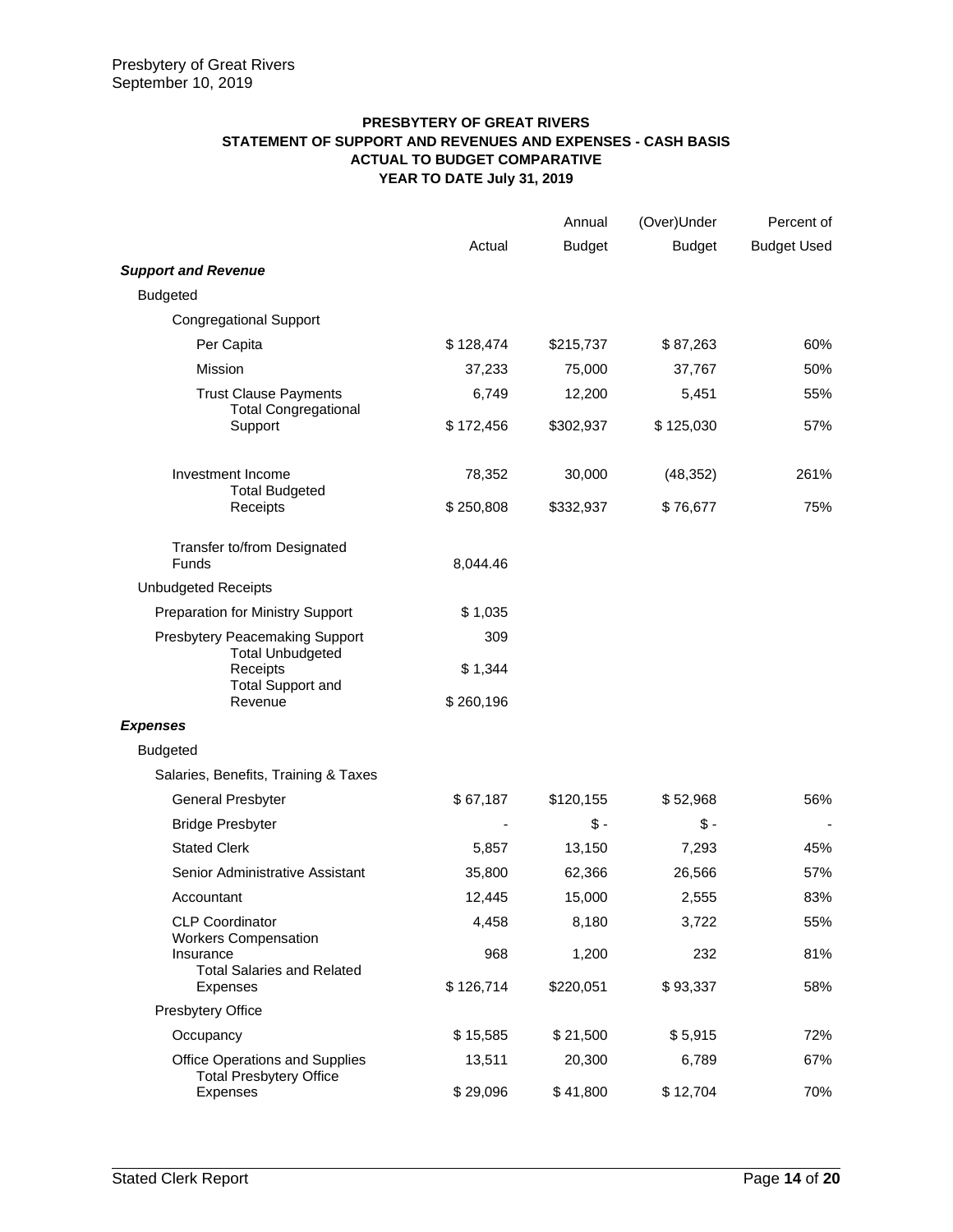| Presbytery Administration                                    |           |            |            |     |
|--------------------------------------------------------------|-----------|------------|------------|-----|
| Liability Insurance                                          | 3,044     | 3,500      | 456        | 87% |
| <b>Audit Fee</b>                                             |           | 7,150      | 7,150      | 0%  |
| <b>Moderator Training</b>                                    | 609       | 1,000      | \$391      | 61% |
| <b>Assembly Meetings</b>                                     | 2,817     | 4,000      | \$1,183    | 70% |
| Per Capita Shortfall                                         |           | 13,000     | 13,000     | 0%  |
| Payroll Service                                              | 847       | 1,600      | 753        | 53% |
| Legal Fees<br><b>Total Presbytery Administration</b>         |           | 6,000      | 6,000      | 0%  |
| Expenses                                                     | \$7,317   | \$36,250   | \$28,933   | 20% |
| Meeting Expense - All Teams                                  | \$2,304   | \$5,400    | \$3,096    | 43% |
| Program Expenses                                             |           |            |            |     |
| <b>Committee on Ministry</b><br>Committee on Preparation for | \$6,277   | \$12,200   | \$5,923    | 51% |
| Ministry                                                     |           | 500        | 500        | 0%  |
| Visioning Grants (includes 2019<br>Triennium)                | 24,115    | 70,000     | 45,885     | 34% |
| <b>Continuing Education Grants</b>                           | 1,556     | 5,000      | 3,444      | 31% |
| <b>Presbytery Events</b>                                     |           | 2,000      | 2,000      | 0%  |
| <b>Pastoral Care</b>                                         |           | 1,500      | 1,500      | 0%  |
| Illinois Conference of Churches                              |           | 500        | 500        | 0%  |
| Total Program Expenses<br><b>Total Budgeted</b>              | \$31,948  | \$91,700   | \$59,752   | 35% |
| <b>Expenses</b>                                              | \$197,380 | \$395,201  | \$197,821  | 50% |
| Unbudgeted Expenses Funded by<br><b>Restricted Funds</b>     |           |            |            |     |
| Pastor Support Grants                                        | 2,434     |            |            |     |
| Interfaith Working Group                                     | 3,389     |            |            |     |
| Ministers' Temporary Disability                              |           |            |            |     |
| <b>Transitional Training</b>                                 | 3,565     |            |            |     |
|                                                              | \$9,388   | \$-        |            |     |
| <b>Total Expenses</b>                                        | \$206,768 | \$395,201  | \$188,433  |     |
| <b>Excess of Support and Revenue</b><br>Over Expenses        | \$53,428  | \$(62,264) | (115, 692) |     |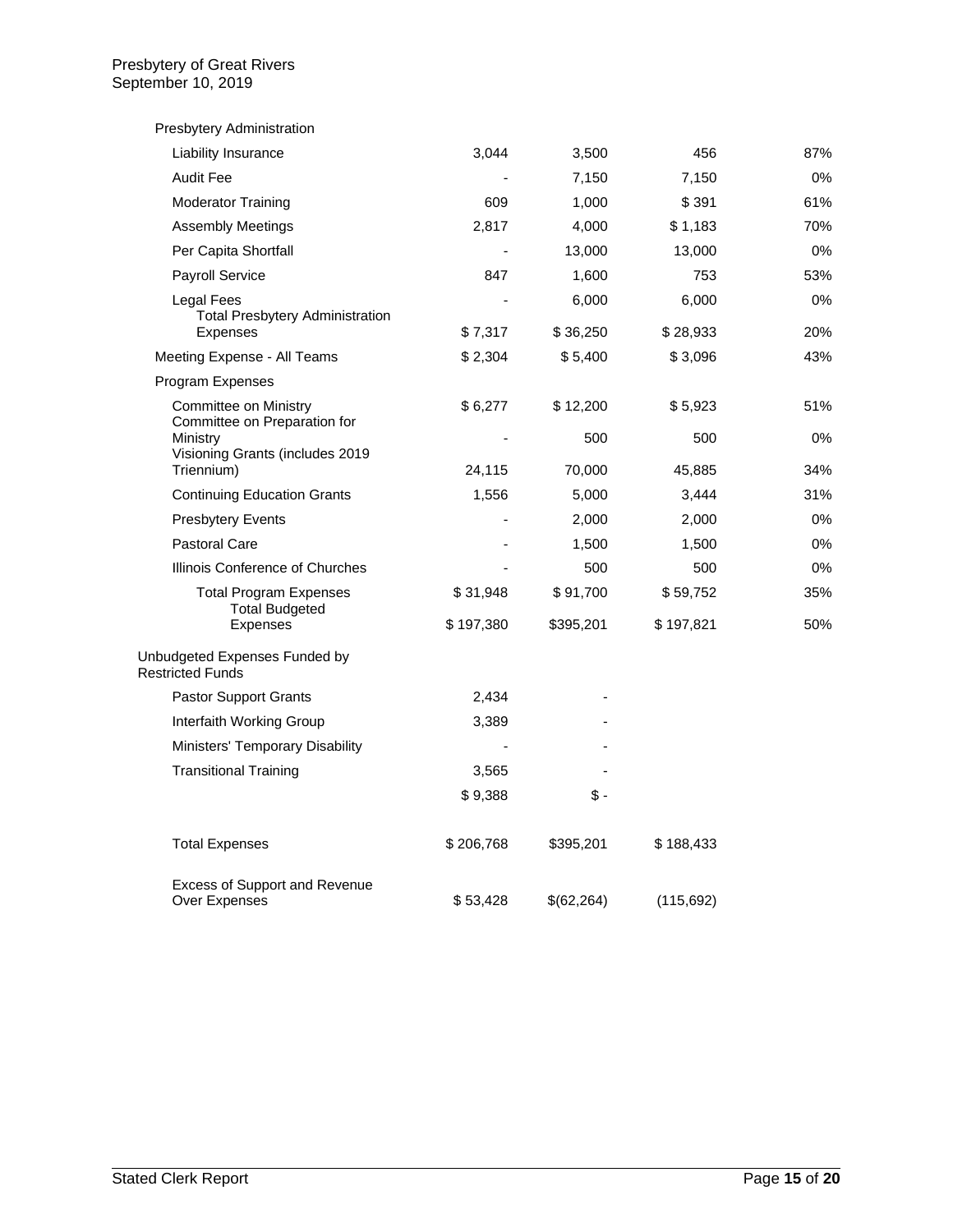#### **Appendix F** Leadership Team Report

The Leadership Team met on August 28, 2019, with the following results. No action is required of the assembly.

- On behalf of the Administration Team, Treasurer Bill Strawbridge gave us a preview of the powerpoint report to the assembly that will serve as a basis of discussion on the presbytery's long term future. His presentation September 10 will include the 2020 budget (that the Administration Team approved later the same day for recommendation to the assembly.) Bill and the team have done tremendous work in developing the approach you will see on the 10<sup>th</sup>, including a set of possible options for the way forward. Lead Presbyter for Transformation Ryan Landino was particularly vocal in reminding us of a bedrock truth to keep with us as we embark on this journey: God has richly blessed us with all the tools and resources we need to navigate these waters, and his love and grace will undergird us in the future as it has in the past.
- Evaluation comments received at the June 8 assembly at Macomb were distributed and discussed. We appreciate the contributions of members and commissioners who offer comments, and look to use them to improve future assemblies.
- We will provide Zoom participation at the September 10 Assembly for those who sign up ahead of time. **As this is written, we are still seeking a volunteer to serve as the onsite "virtual microphone monitor".**
- Several members were named to develop a list of proposed sites and dates for 2020 assemblies. That group has since met to consider the need for us to be present in different regions of the presbytery, alongside the challenges presented by lengthy travel. We also took into account the need for both weekend and weekday choices. We learned that we can no longer utilize our familiar Five Points facility in Washington because the additional costs can simply not be borne by the tighter 2020 budget we will need to live within. As of this writing final decisions have not been made, but we expect the list to be announced at the assembly on September 10.

Since the June 8 assembly: As moderator Gary was able to attend significant events in the lives of several churches of PGR. He counts it an honor to represent the presbytery in this way and a joy to worship with God's people in various churches in western-central Illinois. He commissioned Sheila Sheer on May 26 to serve as CLP at the United Church of Woodhull while Rev. Cheyanna Losey is on sabbatical, installed Rev. Joy Ridge at First United Presbyterian Church of Carthage on June 23, and moderated the dissolution of Rev. Shawn Smith's pastoral relationship with the First Presbyterian Church of Galesburg on July 28.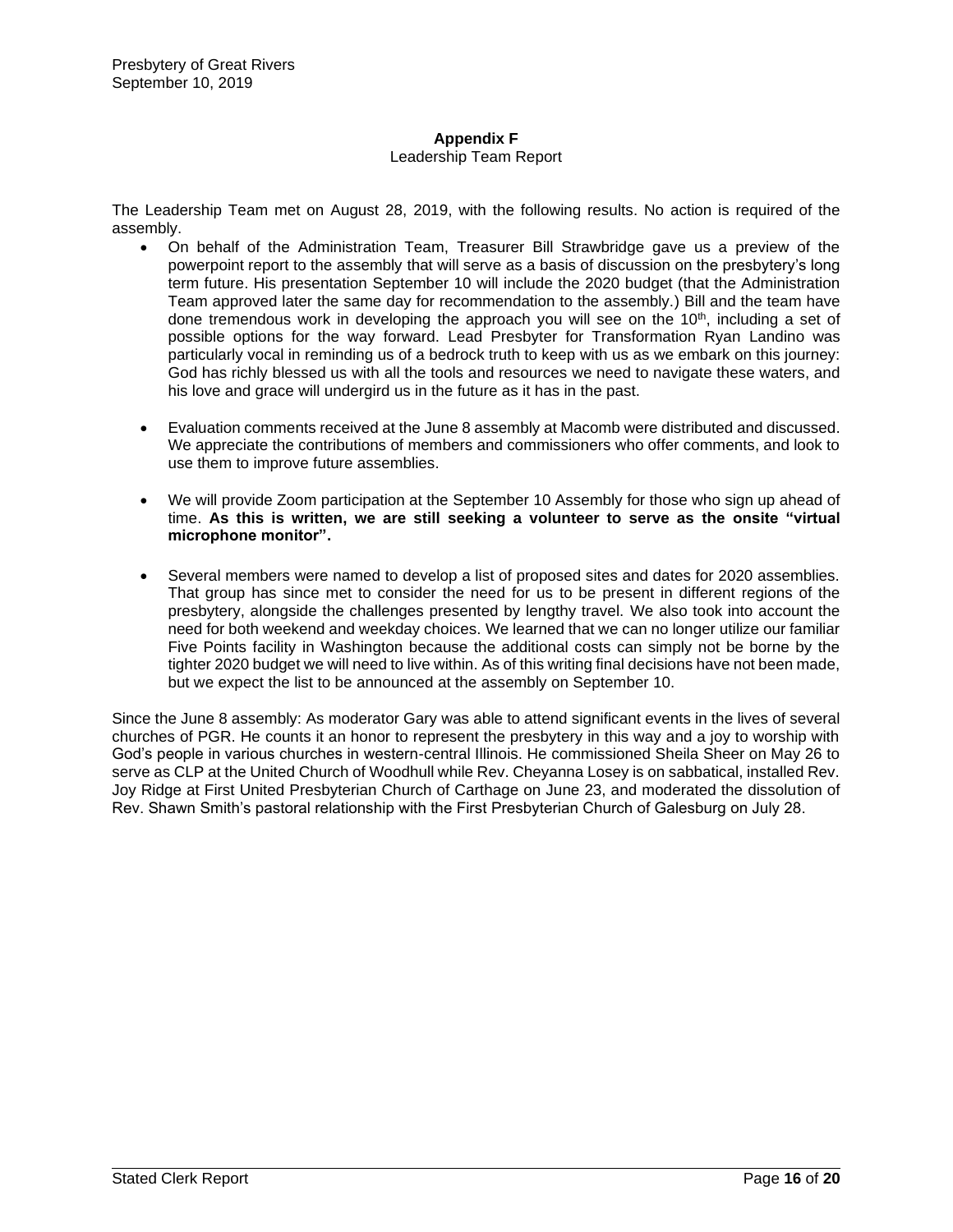# **Appendix G**

### Visioning Team Report

At our September Assembly Meeting:

- There will be a **Mission Fair** featuring the many grant recipients from this last year. We hope you will see the great ministry that is happening in our Presbytery.
- A short presentation from the Rev. Mark Bedford of New Windsor Presbyterian Church about his **Sabbatical** from July 1-28. The Sabbatical allowed for private retreat, teaching and writing a Bible study curriculum called "Good vs. Evil – Movie Heroes and Villains and Biblical Ethics" With hopes to create a curriculum that other teachers can lead in Sunday school and Bible study classes.

**Presbytery-wide Mission Trip** to the Florida Panhandle, October 12-17. Second, Bloomington is organizing this trip and we want as many people in our Presbytery to participate as possible (scholarships are available)! Please pray for the Mission Team.

**Grants Awarded** The following Grant Applications were reviewed and approved:

# o **Bucks for Blessings:**

- \$1,000 Knox, Springfield for sewing supplies and fabric for the Women's Mission Outreach Program.
- **\$1,000 St. Luke Union, Bloomington for a combined Vacation Bible School.**

**Budget 2020 Request** We requested to designate 10% (tithe) of our budget toward traditional vision grants (missions) and to designate 5% of our budget toward new/experimental/transformative missional opportunities.

If anyone has questions or input, please contact Visioning Chair, Jonathan Warren [jwarren@firstpresja.org](mailto:jwarren@firstpresja.org) or Vice-Chair Carol Sleeth [cisleeth@comcast.net](mailto:cisleeth@comcast.net)

# **AVAILABLE SHARED MISSION GRANTS**

The Presbytery of Great Rivers Visioning Team is excited about how God is working in congregations across the presbytery. There are several shared mission grants available for your church to apply to this year. **Please help by sharing this with your church staff, session, deacons, etc.**

#### **Worship Initiative Grant**

(Uniting in Worship) The Visioning Team wants to encourage churches to take worship to the community and find ways to worship outside their buildings. To that end, a \$500 grant is offered to churches that develop a plan to take worship outside the church.

#### **Mission Initiative Grant**

The new Mission Initiative Funding Application (**MIFA**) is for projects and programs that represent a mission initiative for a church, and may be granted for \$5,000 for the 1st year. The project may be funded for a lesser amount for two additional years as explained in the guidelines.

#### **Bucks for Blessings Grant**

(Partnering in Mission) A Bucks for Blessings is available for up to \$1,000 for each PGR member church who partners with another congregation to do something that is a blessing for their community. The partner church does not need to be a PGR member. If the partner is PGR, and the project budget warrants, then the PGR partner may also apply for a grant, too.

# **Church Consulting Grant**

(Risking in Ministry) The Visioning Team wants to encourage churches to engage the services of church consultants that will help congregations identify and live into their mission, vision, and values and/or identify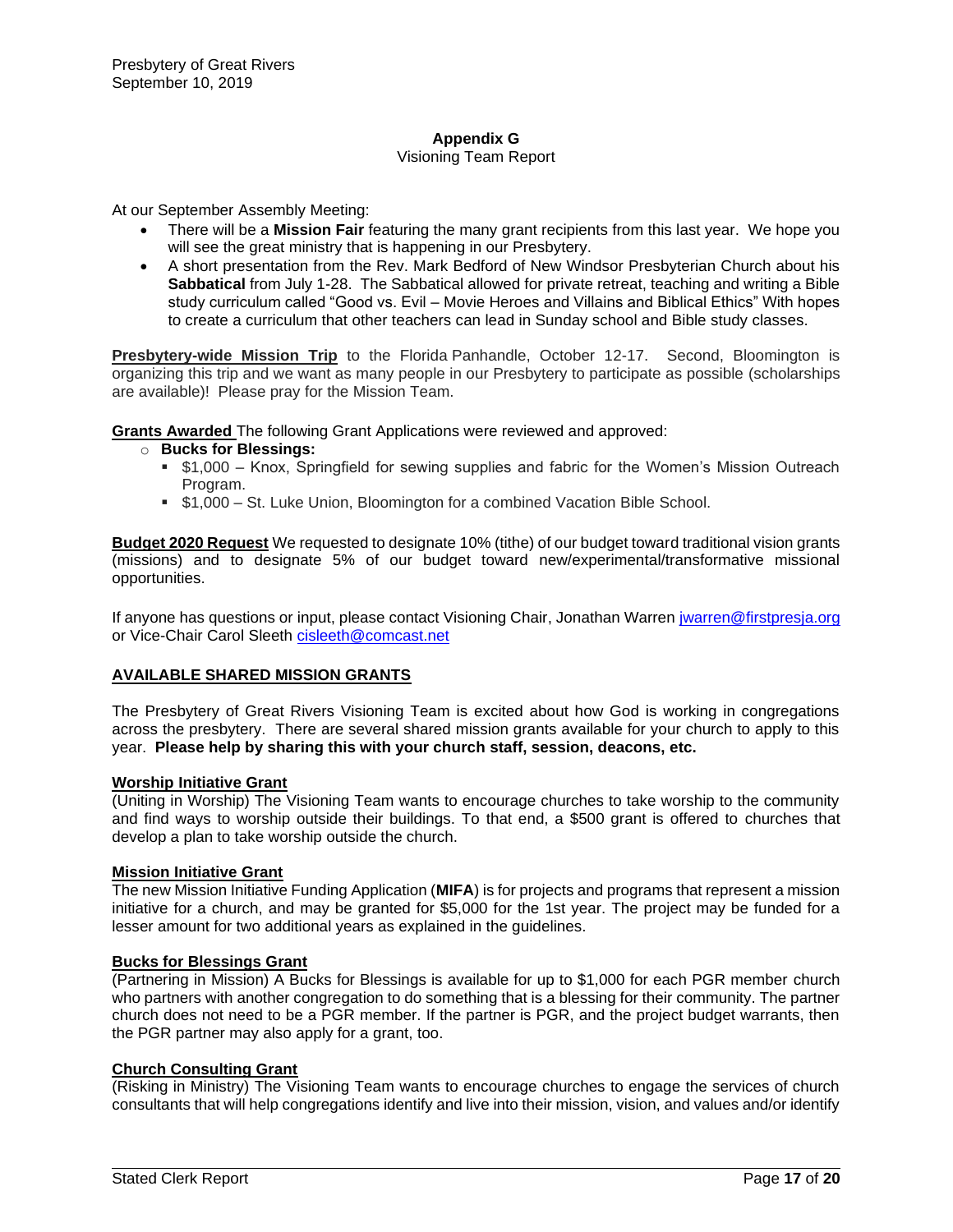a transformation process. To that end, a grant of up to \$2,500 is offered to churches who employ an approved church consultant.

# **Sabbatical Grant**

The Presbytery of Great Rivers' Visioning Team has approved a new Sabbatical Grant program aimed at helping pastors and churches with the cost of a sabbatical. The PGR Sabbatical Grant is available to PGR pastors currently serving a church who are planning a Session approved sabbatical. Pastors may request up to \$2000 to help with sabbatical related expenses, and up to \$500 to help the church with expenses related to the pastor's absence during the sabbatical.

# **For grant applications: [www.greatriverspby.org/mission](http://www.greatriverspby.org/mission)**

Please send grant applications ahead of our last 2019 Visioning Team meeting on October 8.

We want to help you through the grant process. If you have any questions, please contact: Presbytery office (309) 683-6980, or Visioning Team Chair, Jonathan Warren *jwarren@firstpresjax.org* or (217) 245-4189.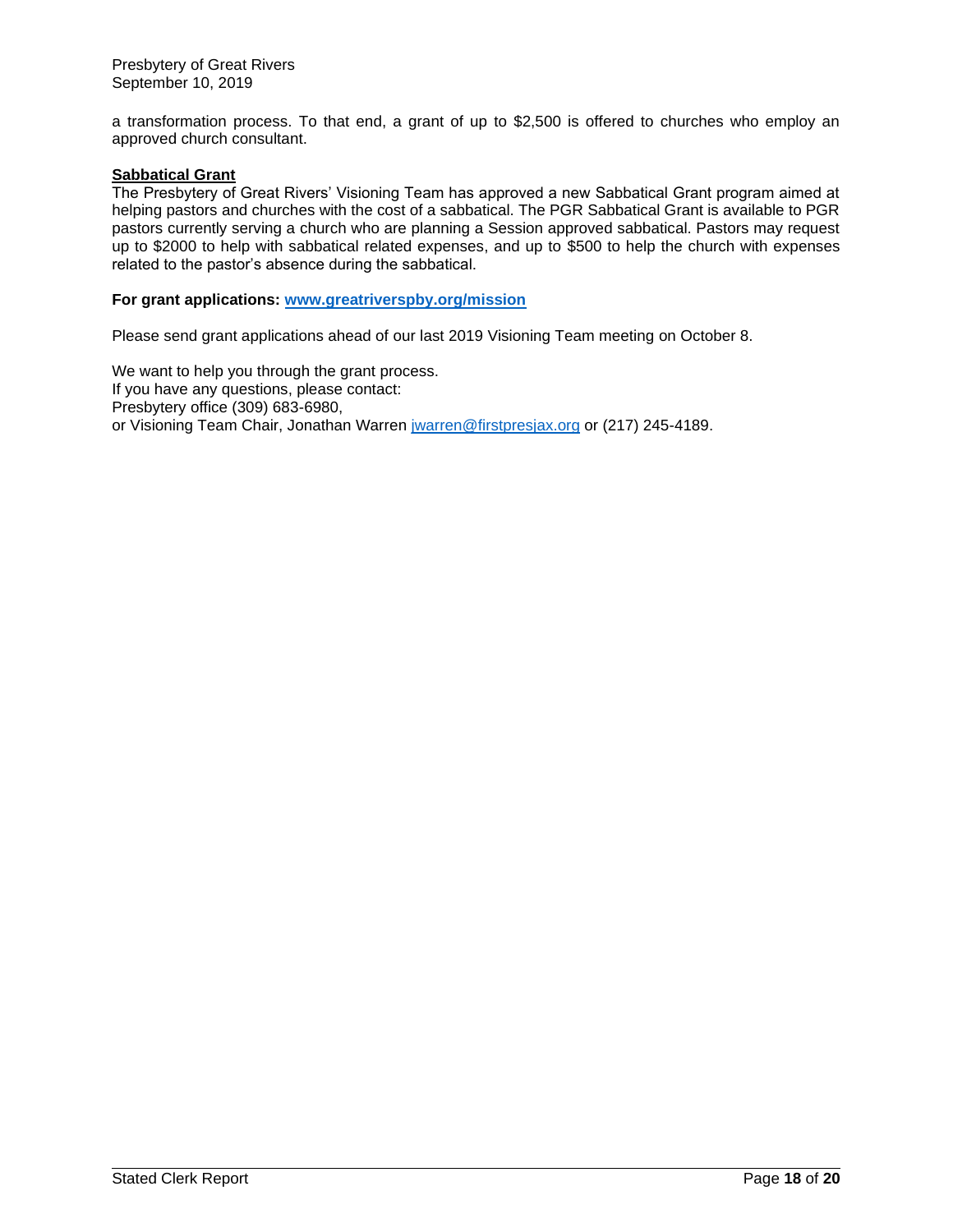# **Appendix H**

#### Stated Clerk's Report

Recommended action to the floor of Presbytery:

THAT THE STATED CLERK'S REPORT BE ENTERED INTO THE MINUTES AND THE RECOMMENDATIONS THEREIN BE ADOPTED.

#### **1. MEMBERS TO BE RECEIVED, DISMISSED, HONORABLY RETIRED, REMOVED, OR DECEASED**

THAT the following minister(s) be received:  $N/A$ 

THAT the following minister(s) be listed as Honorably Retired: Rev. Lawrence Gaylord, effective June 30, 2019. Rev. Tim Bauler effective October 1, 2019.

THAT the following minister(s) be Dismissed: N/A

THAT the following minister(s) be Removed from Rolls: N/A

Deceased: Rev. James Pruyne, May 20, 2019

#### **2. PERMANENT JUDICIAL COMMISSION**

Permanent Judicial Commission (9 Members + Stated Clerk) 1. Rev. Blythe Kieffer 2019 2. Elder Karen Davis 2019 Member 3. Elder Mike Claver 2019 Member 4. Rev. Cheyanna Losey 2020 Member 5. Rev. Charles Cunningham 2020 Member 6. Rev. Beth Hamilton 2020<br>1. Rev. Frosty Krummel 2021 7. Rev. Frosty Krummel 2021 Member 8. Rev. Joe Eby 2023 Member 9. Elder Charlie Minert 2023 Member Rev. Elissa Bailey **Stated Clerk** 

Reserve Roster: Elder Charles Morris Elder Charlie Minert Elder David Anderson Elder Harry Bulkeley Elder Harvey Stephens Elder Karen Davis Elder Karen Davis Elder Karen Steele Elder Mike Claver Elder Mike Claver Elder Roger Mixer Elder Sheryl Essengurg Rev. Beth Hamilton Rev. Blythe Kieffer Rev. Charles Cunningham Rev. Cheyanna Losey

Rev. Drew Nagle Rev. Frosty Krummel Rev. Jerry Boutelle Rev. Joe Eby Rev. Kenn Shedenhelm Rev. Larry Gaylord Rev. Peggy Vogelsinger Rev. Susan Baller Shephard